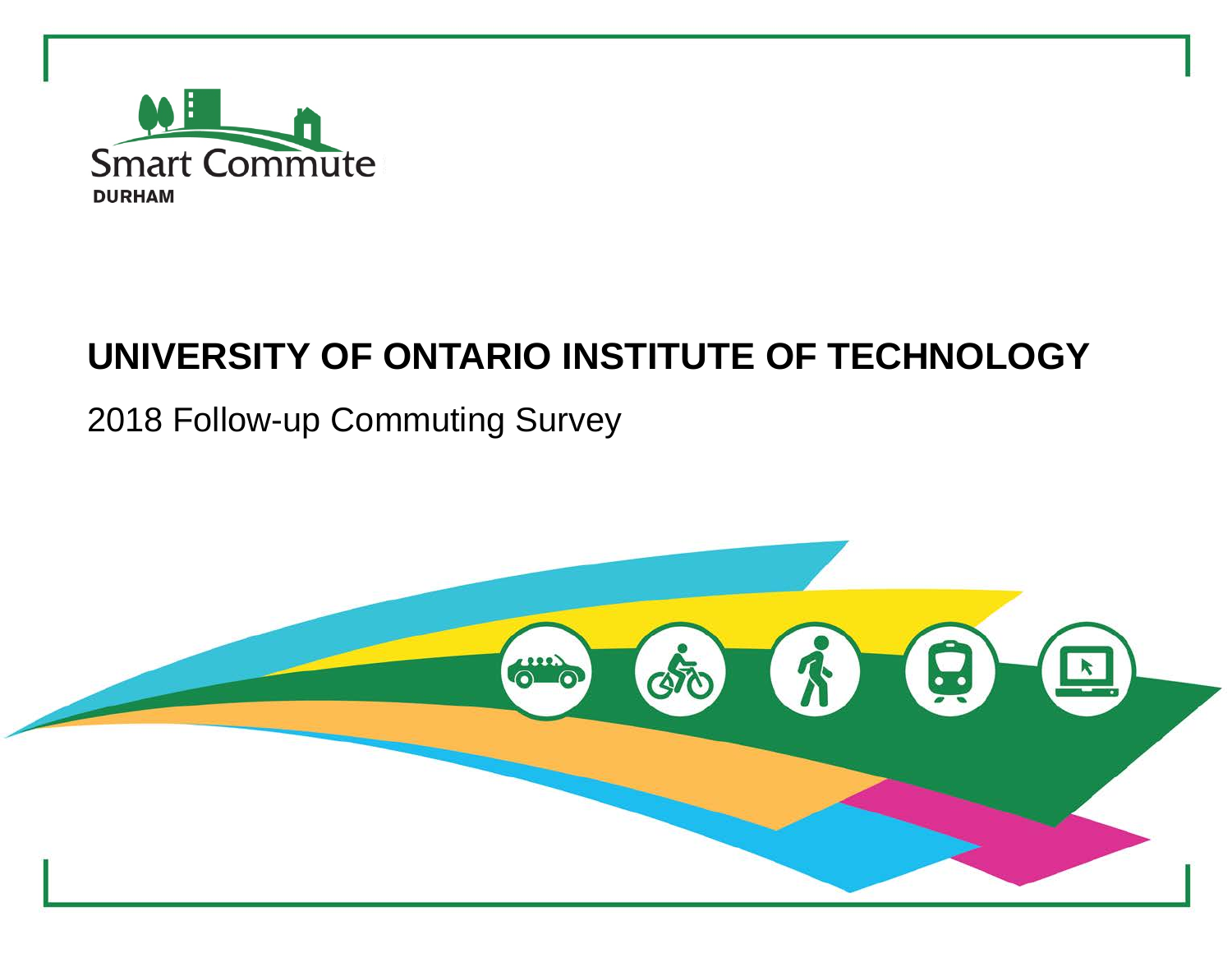# **UOIT Survey Results**

- **► Survey Launched: January 15th, 2018**
- **► Survey Closed: January 26th, 2018**

### **Prize Winners:**

| <b>Prize</b>                                           | <b>Winner</b>         | <b>Contact</b>                         |
|--------------------------------------------------------|-----------------------|----------------------------------------|
| \$50 Oshawa Centre<br><b>Gift Card</b>                 | <b>Chandace Chard</b> | chandace.chard@uoit.ca                 |
| \$50 Oshawa Centre   Taylor J Egan<br><b>Gift Card</b> |                       | 1-613-859-6410<br>taylor.egan@uoit.net |
| \$50 Oshawa Centre<br><b>Gift Card</b>                 | <b>Cheryl Lumley</b>  | 416-837-2236<br>cheryl.lumley@uoit.com |
| \$50 Oshawa Centre<br><b>Gift Card</b>                 | <b>Beth Partlow</b>   | 905-721-8668<br>beth.partlow@uoit.ca   |



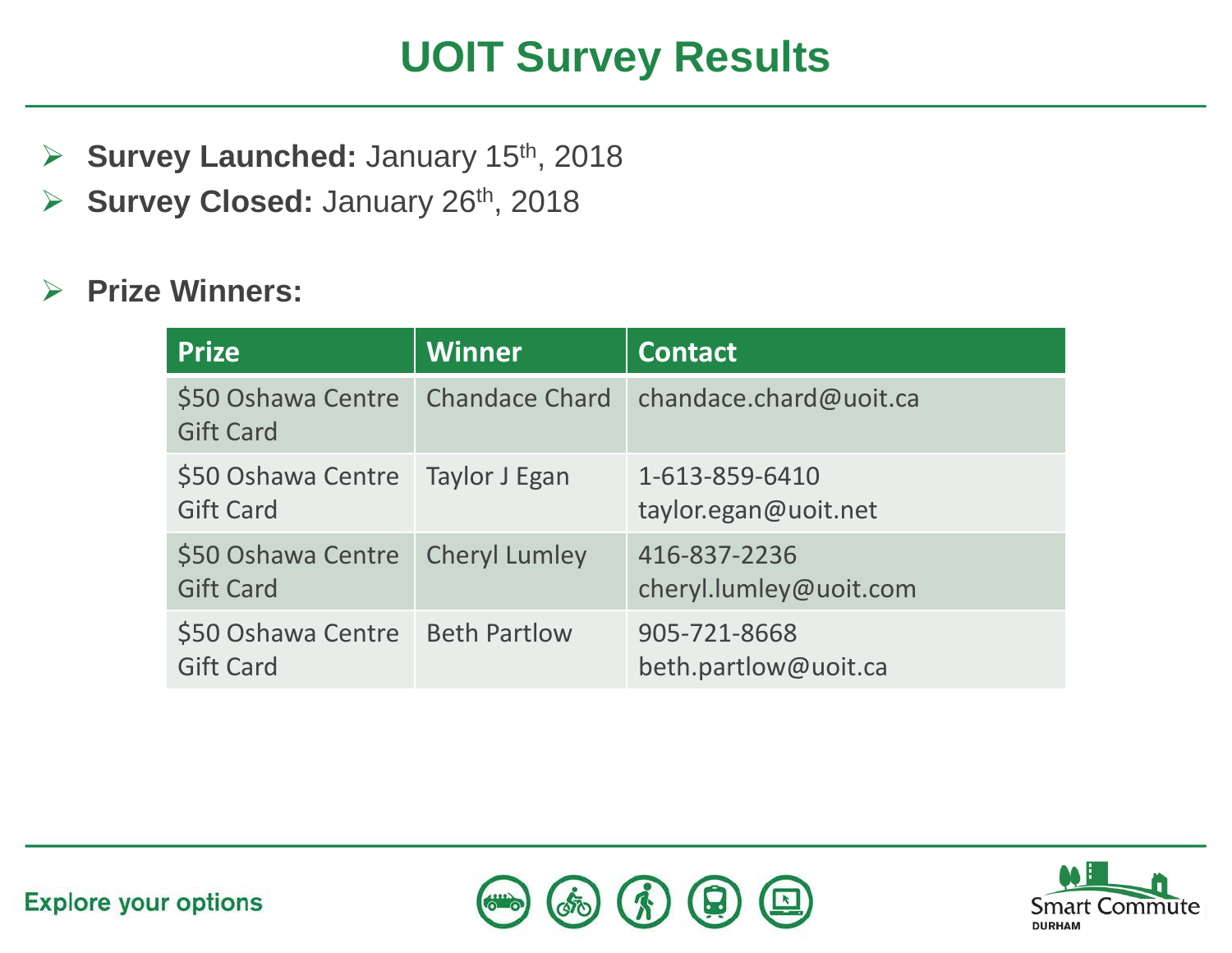# **UOIT Response Rate**

Overall, UOIT achieved their target response rate of at least 371 respondents, given a population size of 10,500 combined students, staff and faculty with a 5% margin of error at a 95% confidence interval.

| Location                         | <b>Population</b> | <b>Respondents</b> | <b>Minimum Response Rate</b> | <b>Response Rate</b> |
|----------------------------------|-------------------|--------------------|------------------------------|----------------------|
| <b>Staff</b>                     | 1,500             | 179                | 20.4% (306)                  | 15.6%                |
| <b>Faculty</b>                   |                   | 55                 |                              |                      |
| Undergraduate<br><b>Students</b> | 9,000             | 434                | $4.1\%$ (369)                | 6.6%                 |
| Post-graduate<br><b>Students</b> |                   | 31                 |                              |                      |
| <b>Total</b>                     | 10,500            | 699                | $3.5\%$ (371)                | 6.6%                 |



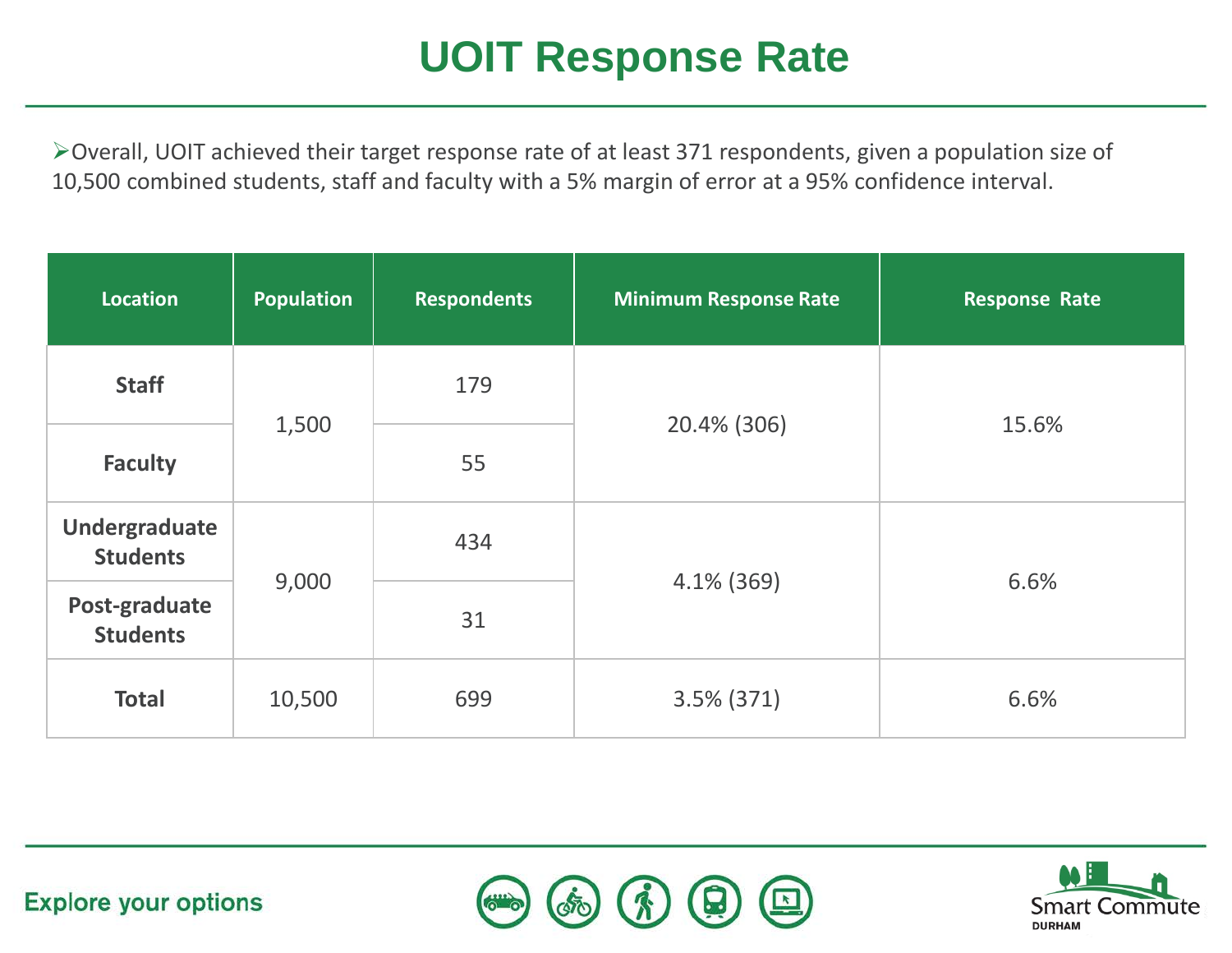### **Staff & Faculty Commute Time**

 $\triangleright$  The 2018 UOIT Survey shows that the majority of UOIT staff and faculty report a short to moderate commute to campus:

- **81%** of **UOIT** staff and faculty travel 45 minutes or less to campus
- **67%** of **UOIT** staff and faculty travel 30 minutes or less to campus
- **34%** of **UOIT** staff and faculty travel 15 minutes or less to campus
- The commute time to campus for the average UOIT staff or faculty is **28.2 minutes.**
- The commute time from campus for the average UOIT staff or faculty is **28.7 minutes.**
- The average commute time for a UOIT staff or faculty is **28.5 minutes.**



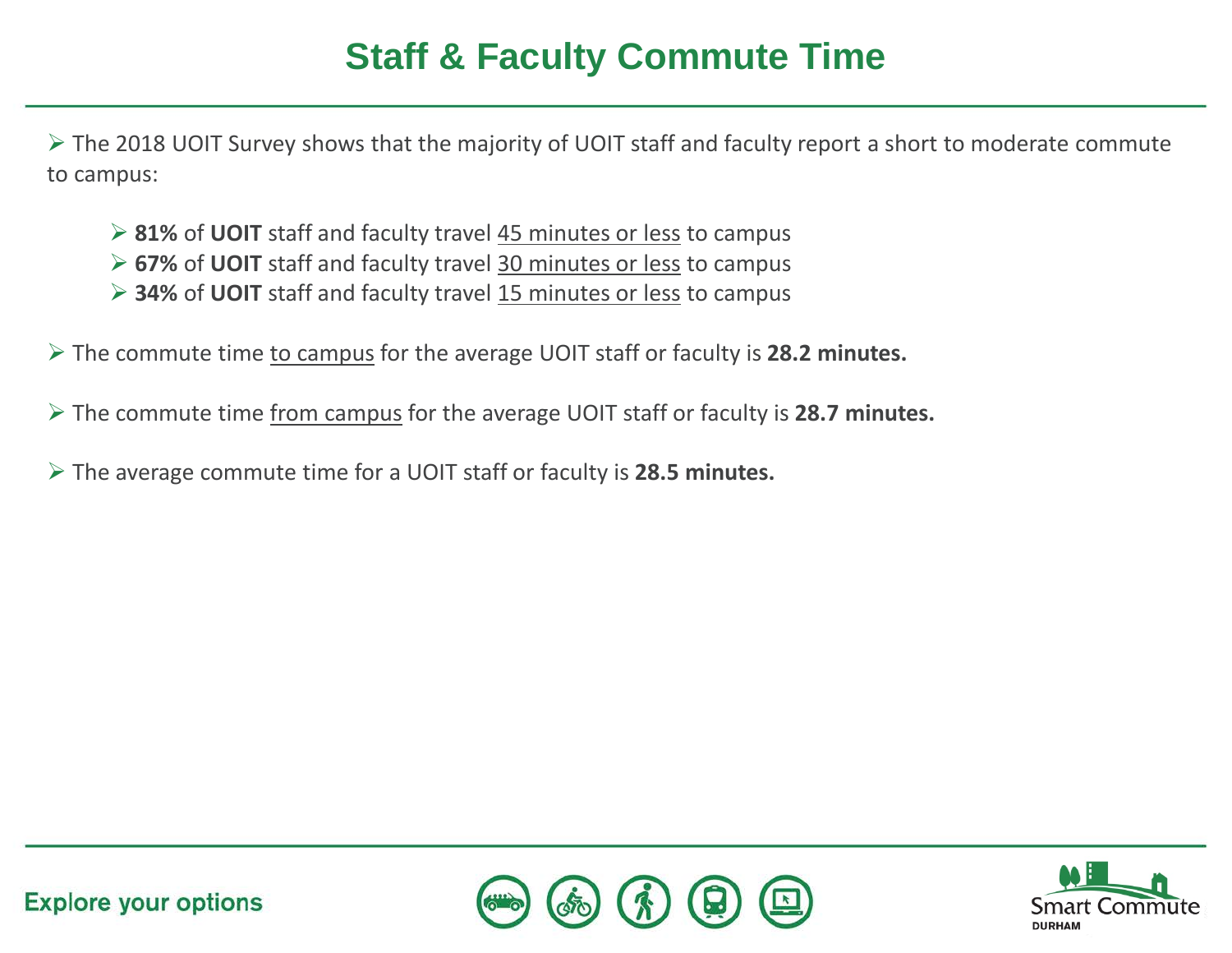### **Student Commute Time**

 $\triangleright$  The 2018 UOIT Survey shows that the majority of UOIT students report a short to moderate commute to campus:

- **60%** of **UOIT** students travel 45 minutes or less to campus
- **43%** of **UOIT** students travel 30 minutes or less to campus
- **23%** of **UOIT** students travel 15 minutes or less to campus
- The commute time to campus for the average UOIT student is **42.2 minutes.**
- The commute time from campus for the average UOIT student is **43.9 minutes.**
- The average commute time for a UOIT student is **43.1 minutes.**



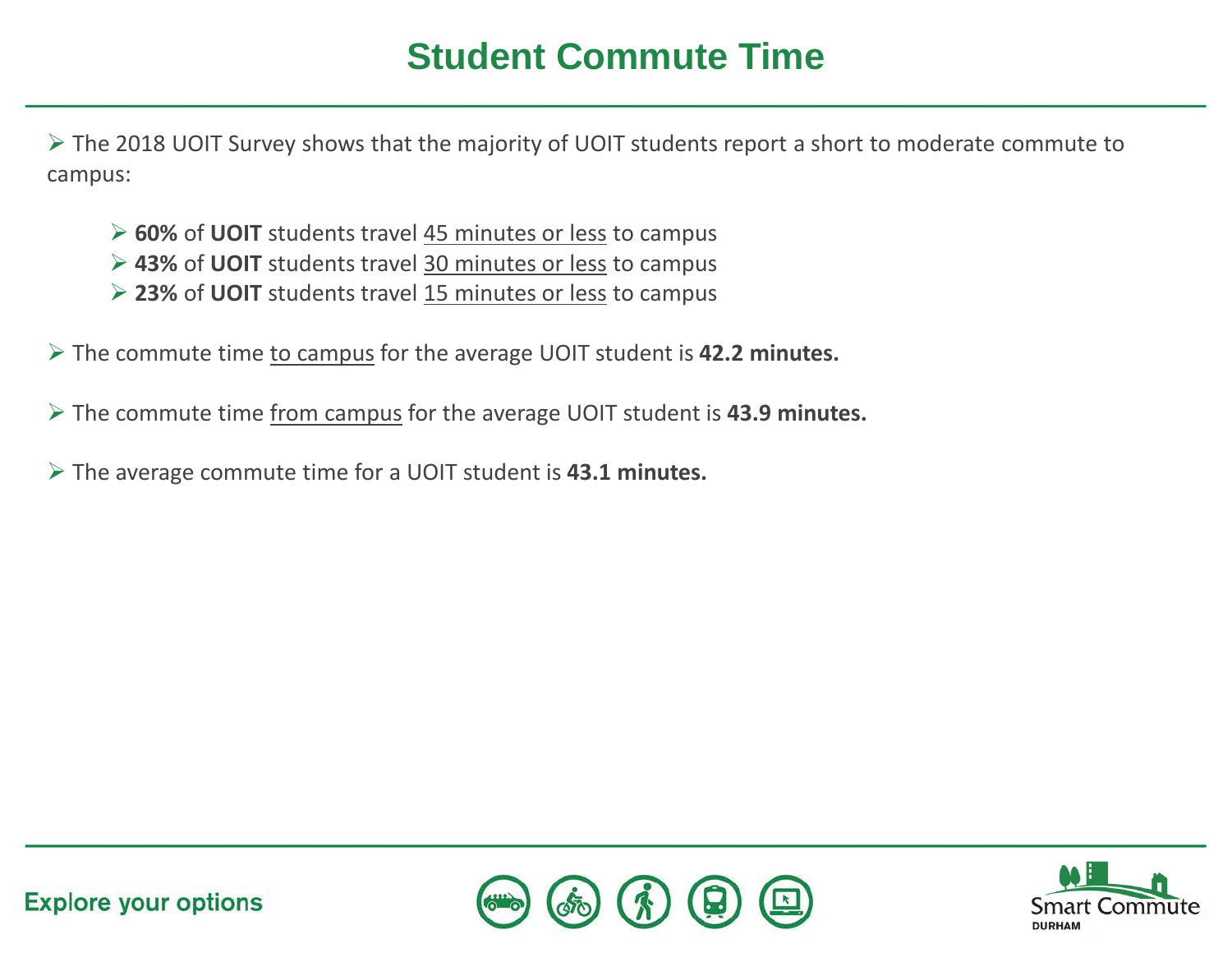### **Commute Time to Work**



**Explore your options** 

**Smart Commute DURHAM**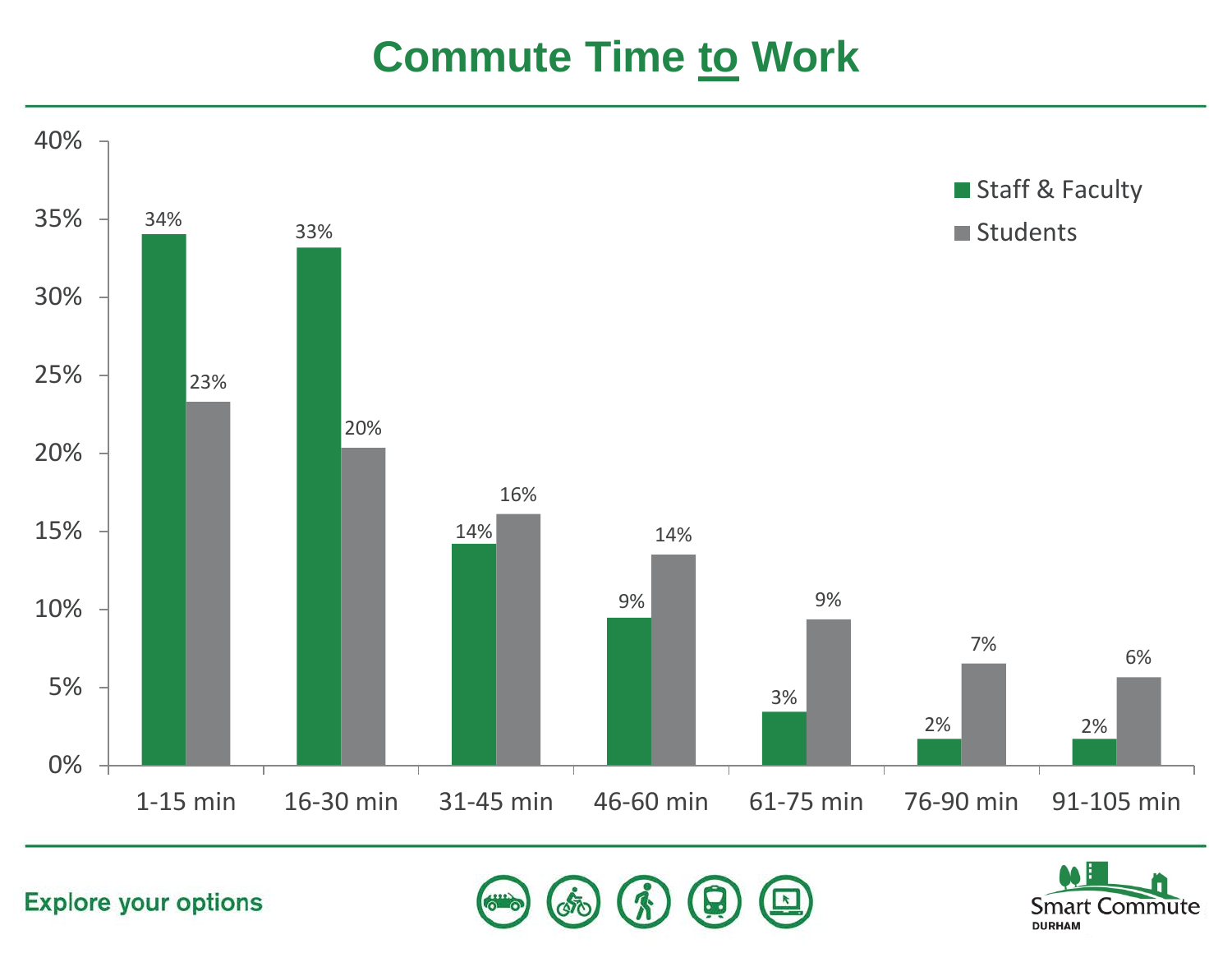## **Commute Time From Work**



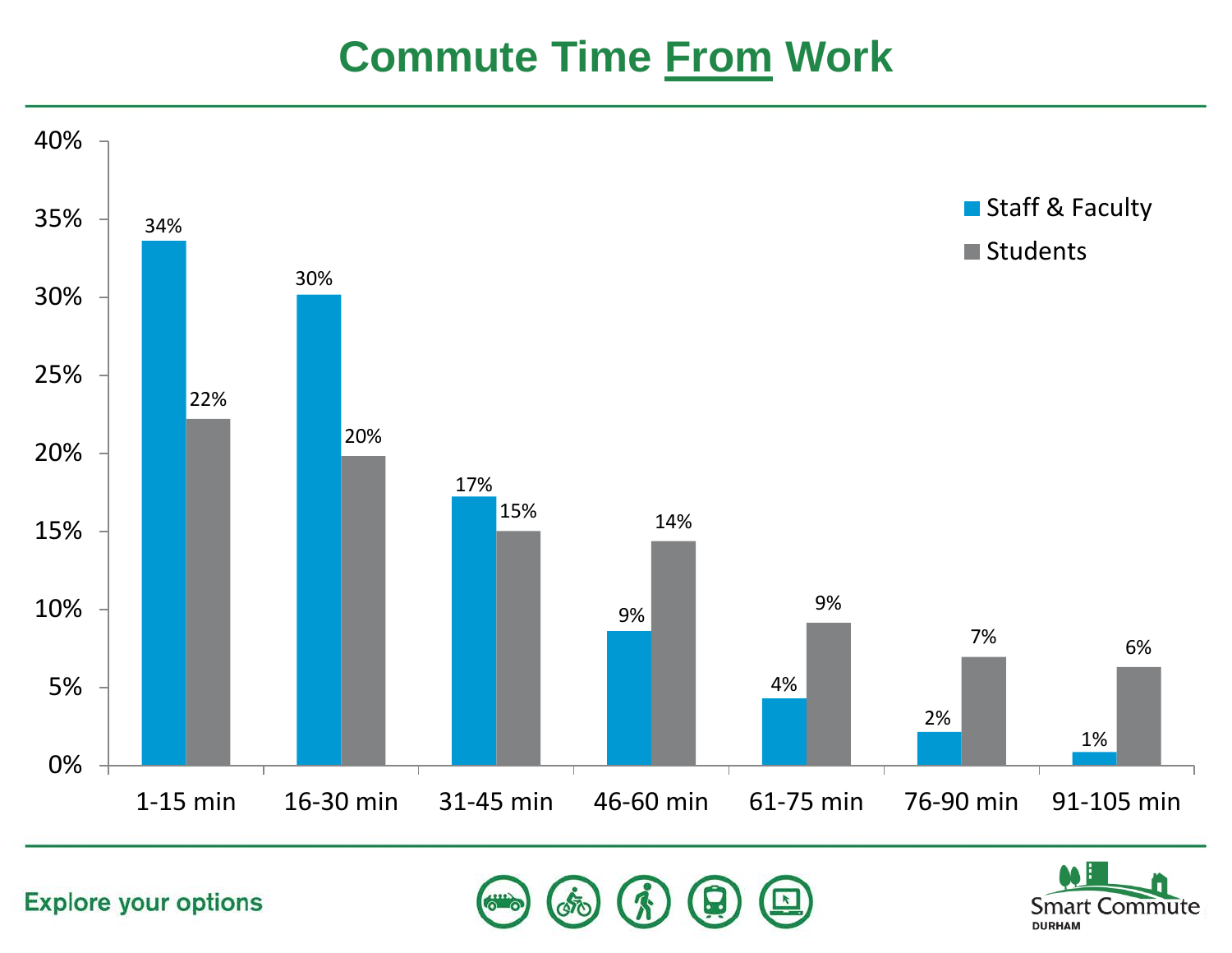# **Distance Travelled (One-Way)**

#### **Staff & Faculty**

- **58%** of staff and faculty experience a short commute of 20 km or less each way
- **30%** of staff and faculty commute between 21 km and 60 km each way
- **10%** of staff and faculty commute more than 60 km each way
- The one-way commute distance for the average UOIT staff or faculty is **23.5 km**

#### **Students**

- **48%** of students experience a short commute of 20 km or less each way
- **31%** of students commute between 21 km and 60 km each way
- **12%** of students commute more than 60 km each way
- The one-way commute distance for the average UOIT student is **27.5 km**



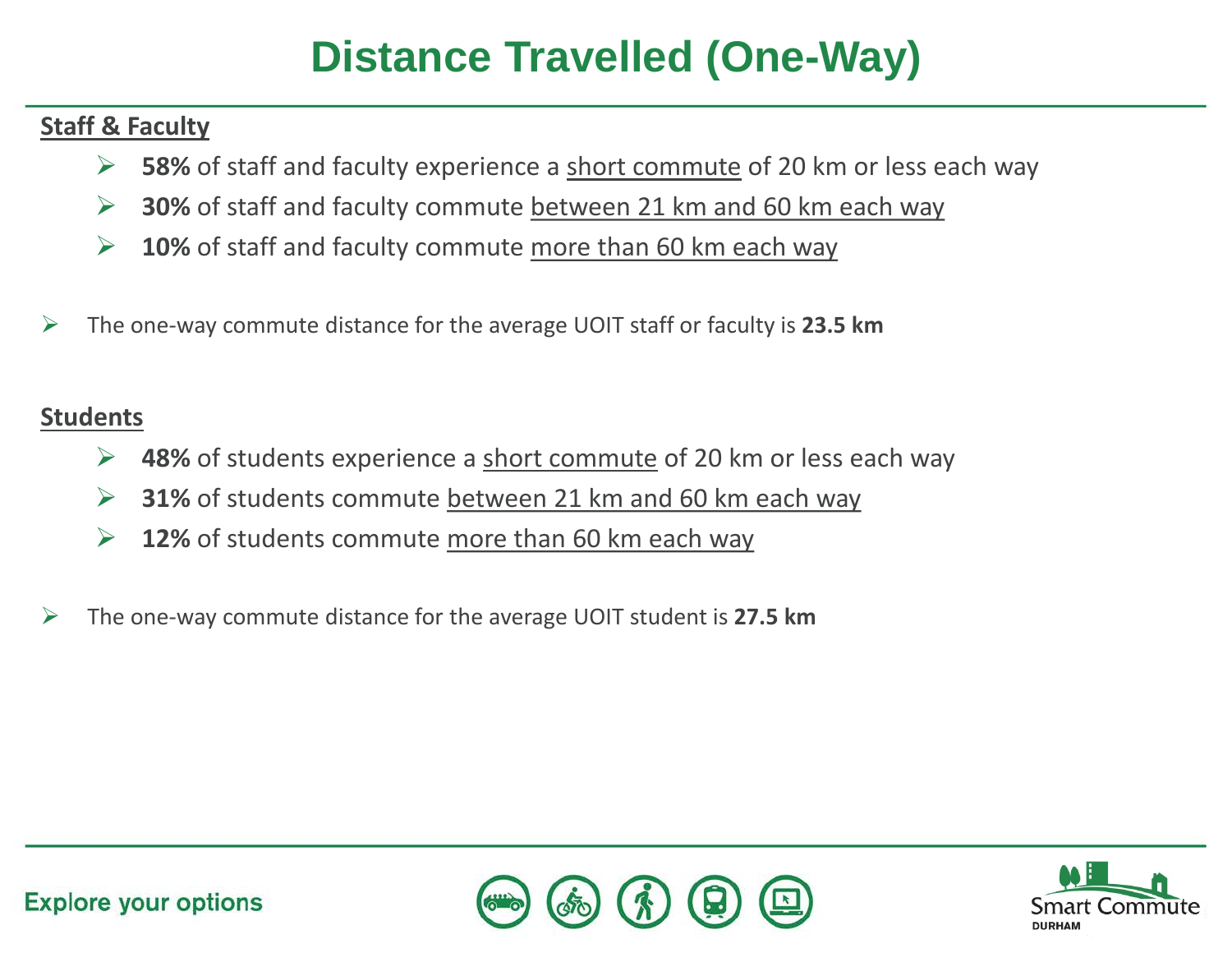### **Distance Travelled (One-Way)**



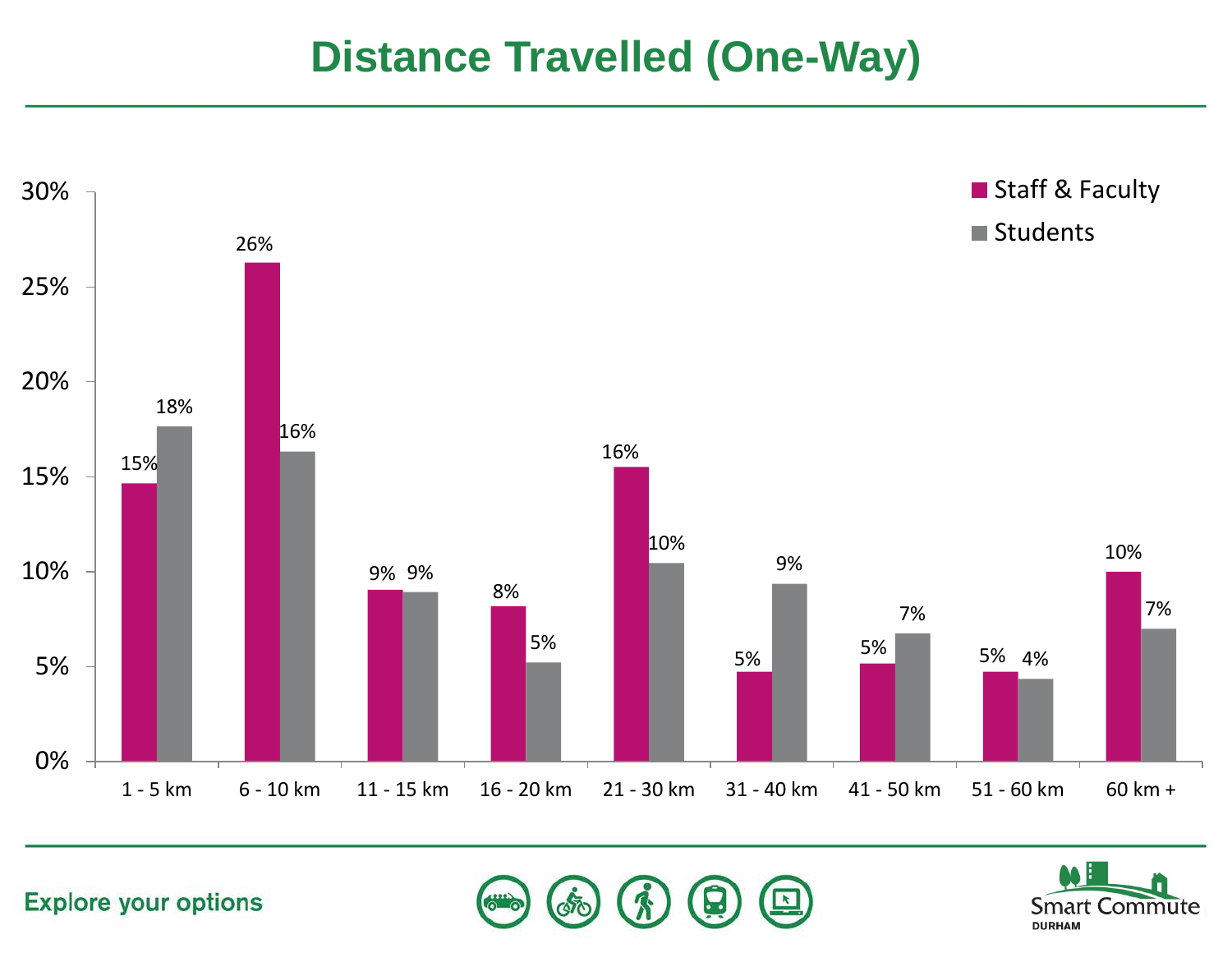### **Satisfaction with Daily Commute**

The majority of UOIT students, staff and faculty report **higher levels of satisfaction** with their commutes:

- **54%** of students, staff and faculty at **UOIT** report satisfaction with their commute
- **24%** of students, staff and faculty at **UOIT** reported that they were dissatisfied

 The majority of students, staff and faculty agree that their **commute satisfaction directly affects their overall job satisfaction:** 

 **77%** of students, staff and faculty at **UOIT** agree that their commute satisfaction affects their job satisfaction



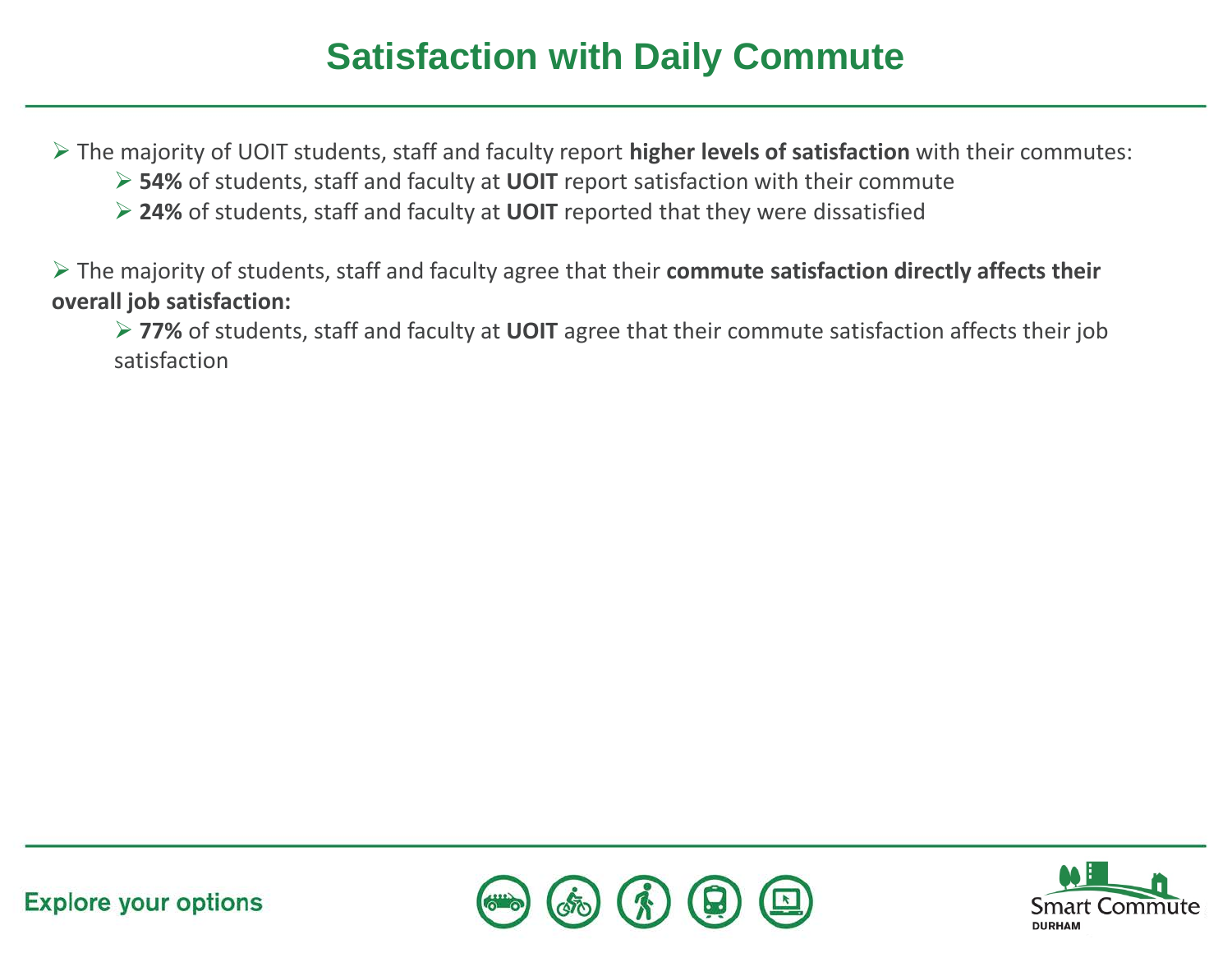### **Satisfaction with Daily Commute**

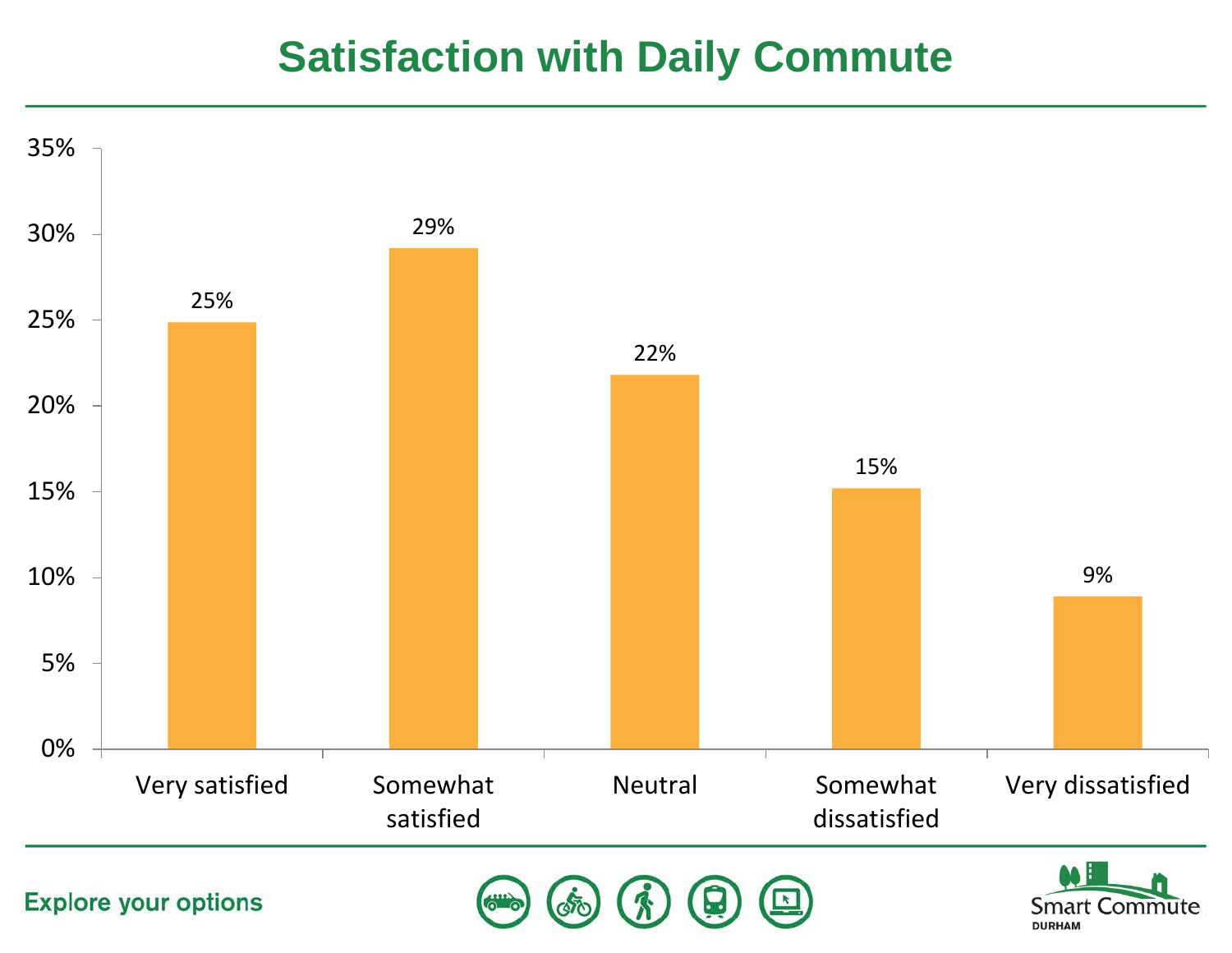### **Relationship to Overall Job Satisfaction**

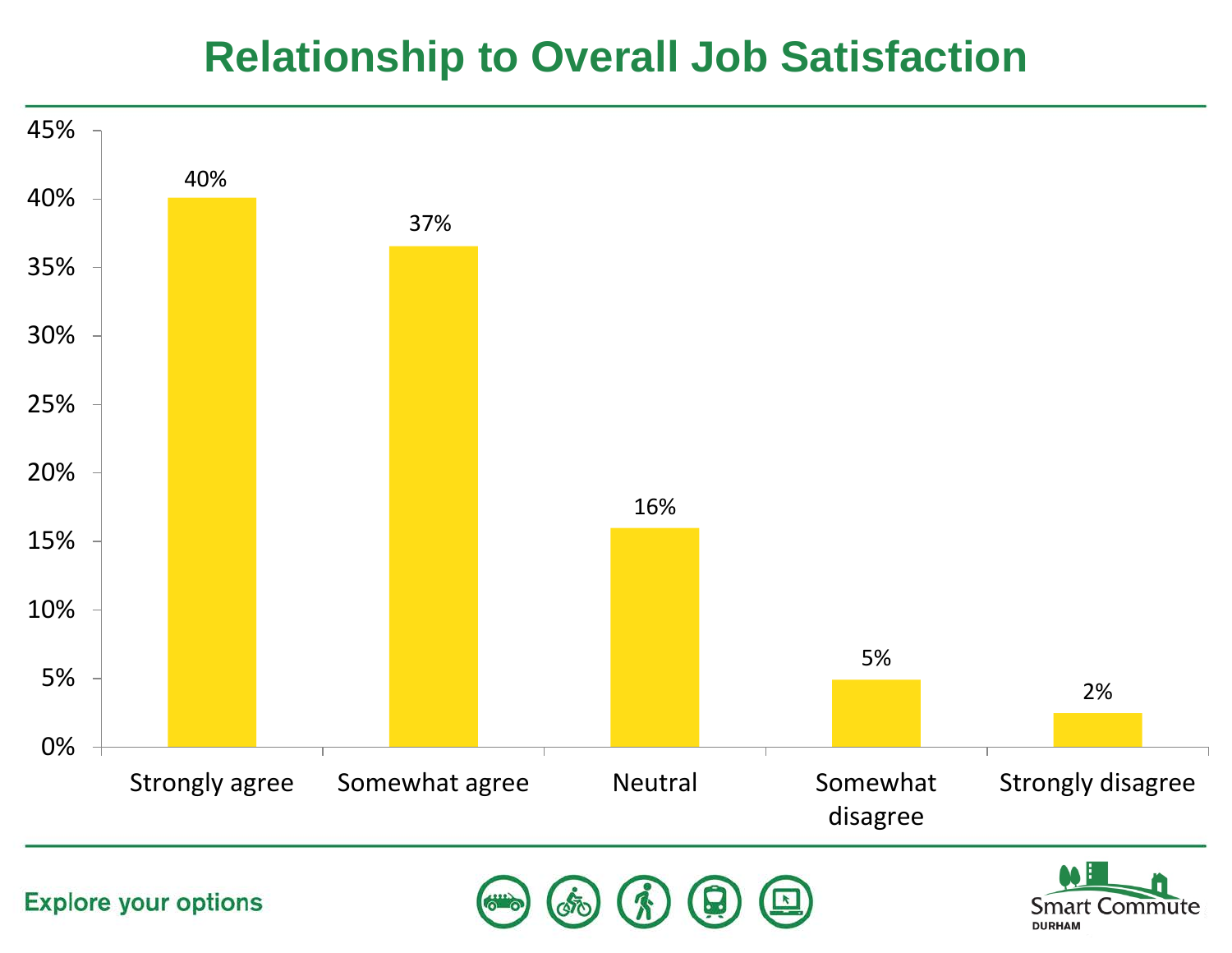### **Staff & Faculty Primary Commute Mode**

#### **Most UOIT staff and faculty primarily drive alone to work:**

- **77%** of staff and faculty at UOIT primarily drive alone
- **69%** of employee household has 2 or more cars

#### **The main reasons UOIT staff and faculty drive to work include:**

- **25%**  Need flexibility for commitments
- **20%**  Car is faster than alternatives
- **18%**  Car is more convenient, comfortable or private than alternatives

#### **UOIT staff and faculty spending on parking:**

- **12**% spend less than \$50 per month
- **69%** spend between \$50 and \$100 per month
- **4%** spend between \$100 and \$200 per month
- **14%** spend over \$200 per month

#### **Public transit is the second most used mode among UOIT staff and faculty**

**8.73%** of staff and faculty primarily take public transit

#### **Carpooling is the third most used mode:**

**7.4%** of staff and faculty primarily carpool to work

#### **Active Transportation use is low among UOIT staff and faculty:**

- **4.8%** of staff and faculty primarily walk to work
- **1%** of staff and faculty primarily cycle to work





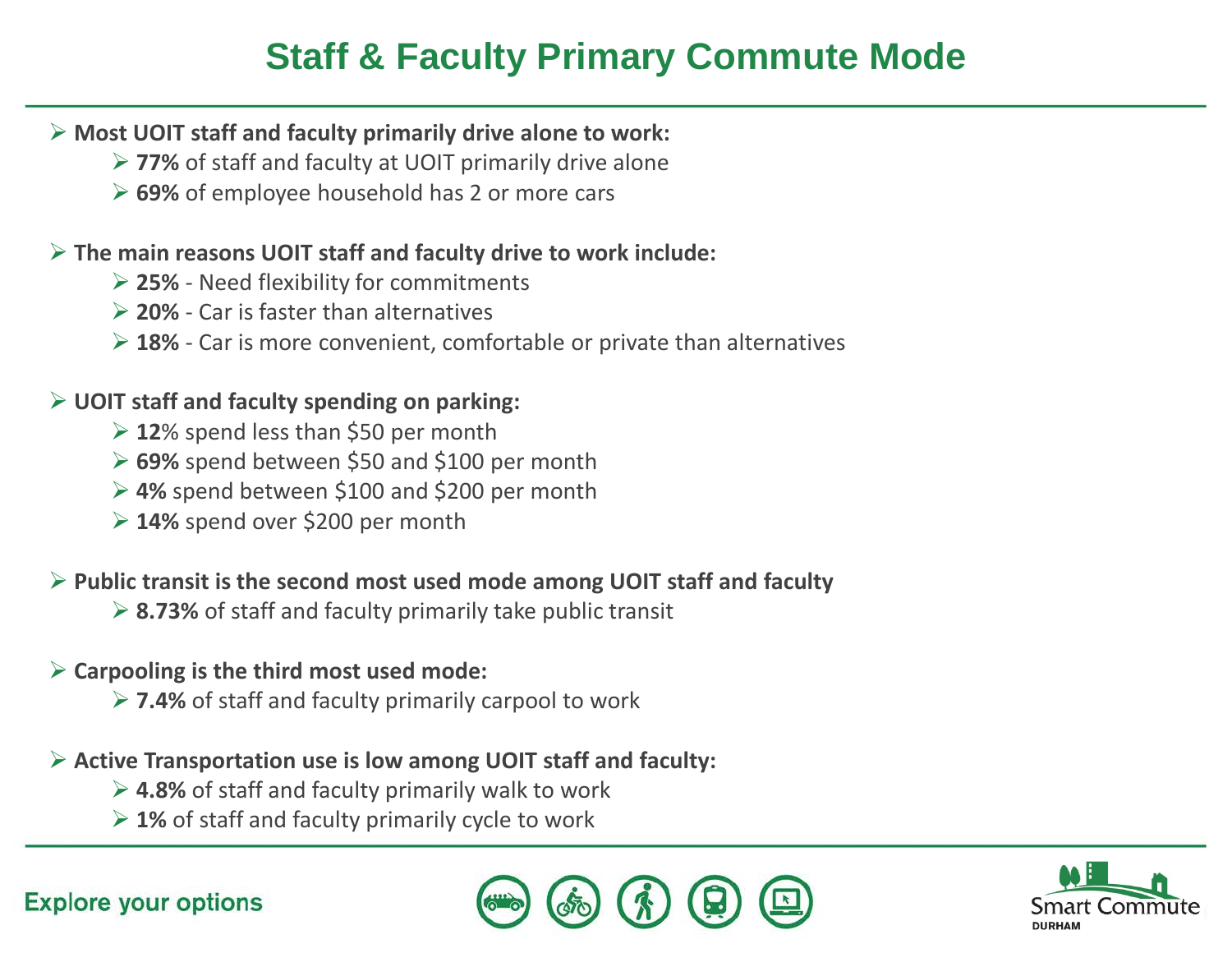### **Student Primary Commute Mode**

- **Public transit is the most used mode among UOIT students**
	- **48.2%** of students primarily take public transit

#### **Driving Alone is the second most used mode:**

**31%** of students at UOIT drive alone to campus

#### **The main reasons UOIT students drive to work include:**

- **25%**  Need flexibility for commitments
- **20%**  Car is faster than alternatives
- **18%**  Car is more convenient, comfortable or private than alternatives

#### **UOIT students spending on parking:**

- **10**% spend less than \$50 per month
- **53%** spend between \$50 and \$100 per month
- **14%** spend between \$100 and \$200 per month
- **17%** spend over \$200 per month

#### **Carpooling is the fourth most used mode:**

**8%** of students primarily carpool to work

#### **Active Transportation (Walking) use is high among UOIT students:**

- **10.7%** of students primarily walk to work
- **.45%** of students primarily cycle to work



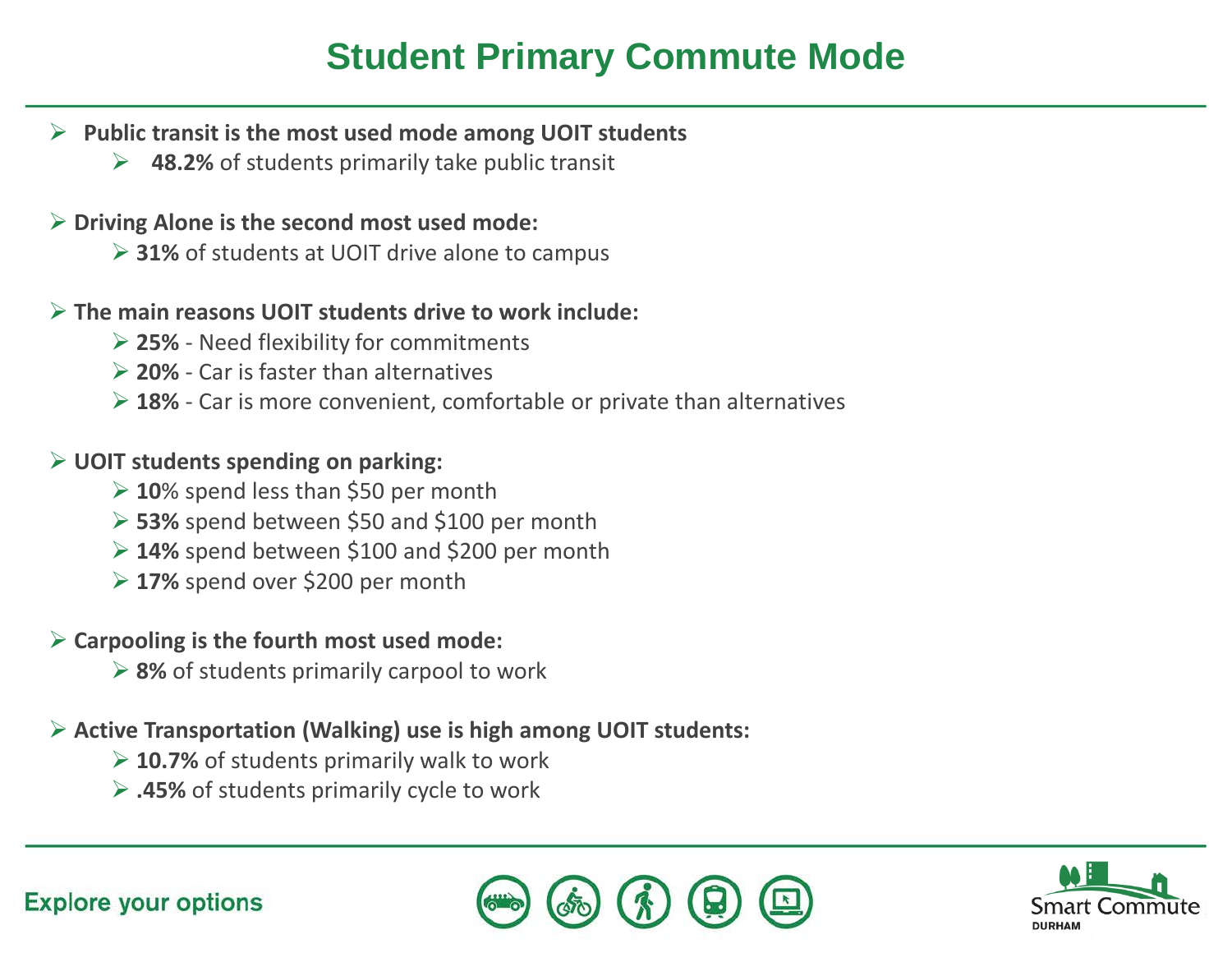## **Primary Commute Mode**





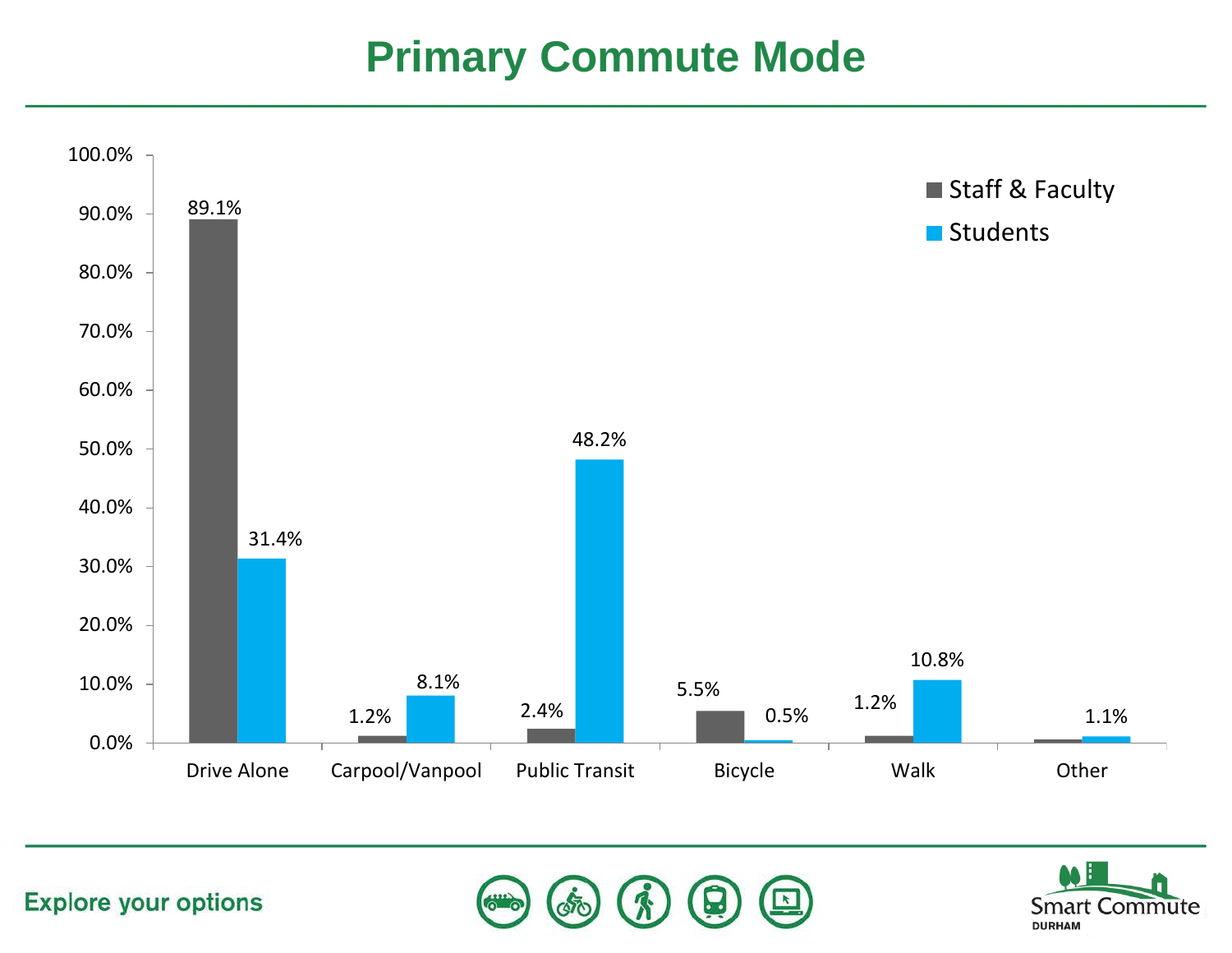### **Major Reason for Driving to Work**





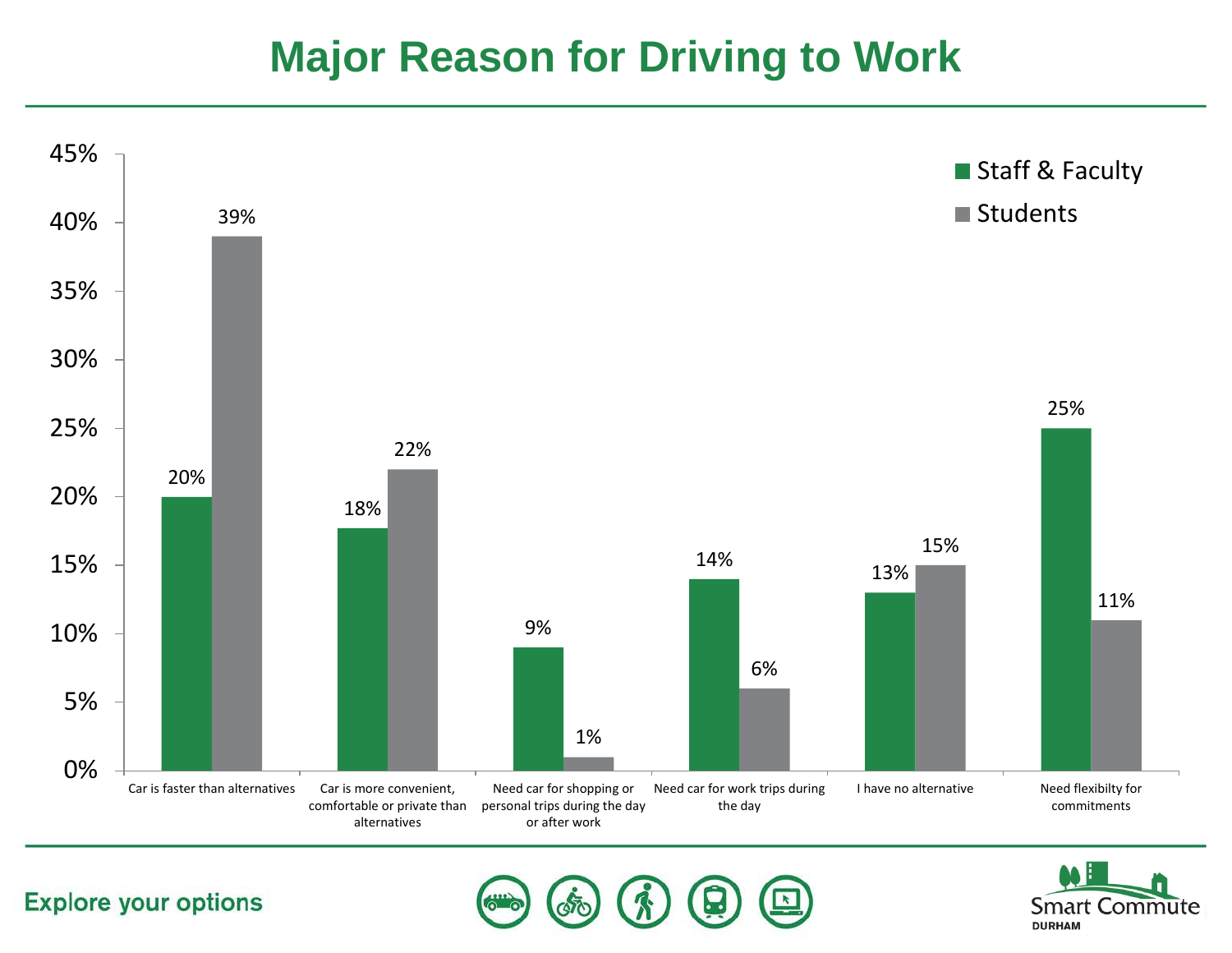## **Public Transit – Staff & Faculty**

#### **Staff & faculty**

- **8.73%** of staff and faculty at UOIT take transit primarily to work
	- **25.6%** of staff and faculty at UOIT expressed a willingness to try transit
	- $\triangleright$  Staff and faculty would be encouraged to try transit with the following:
		- **33%** Discounted transit passes
		- **22%** More flexible working arrangements
		- **17%** A free ride in case of emergency

**14.8%** of staff and faculty at UOIT have taken transit within the last 12 months



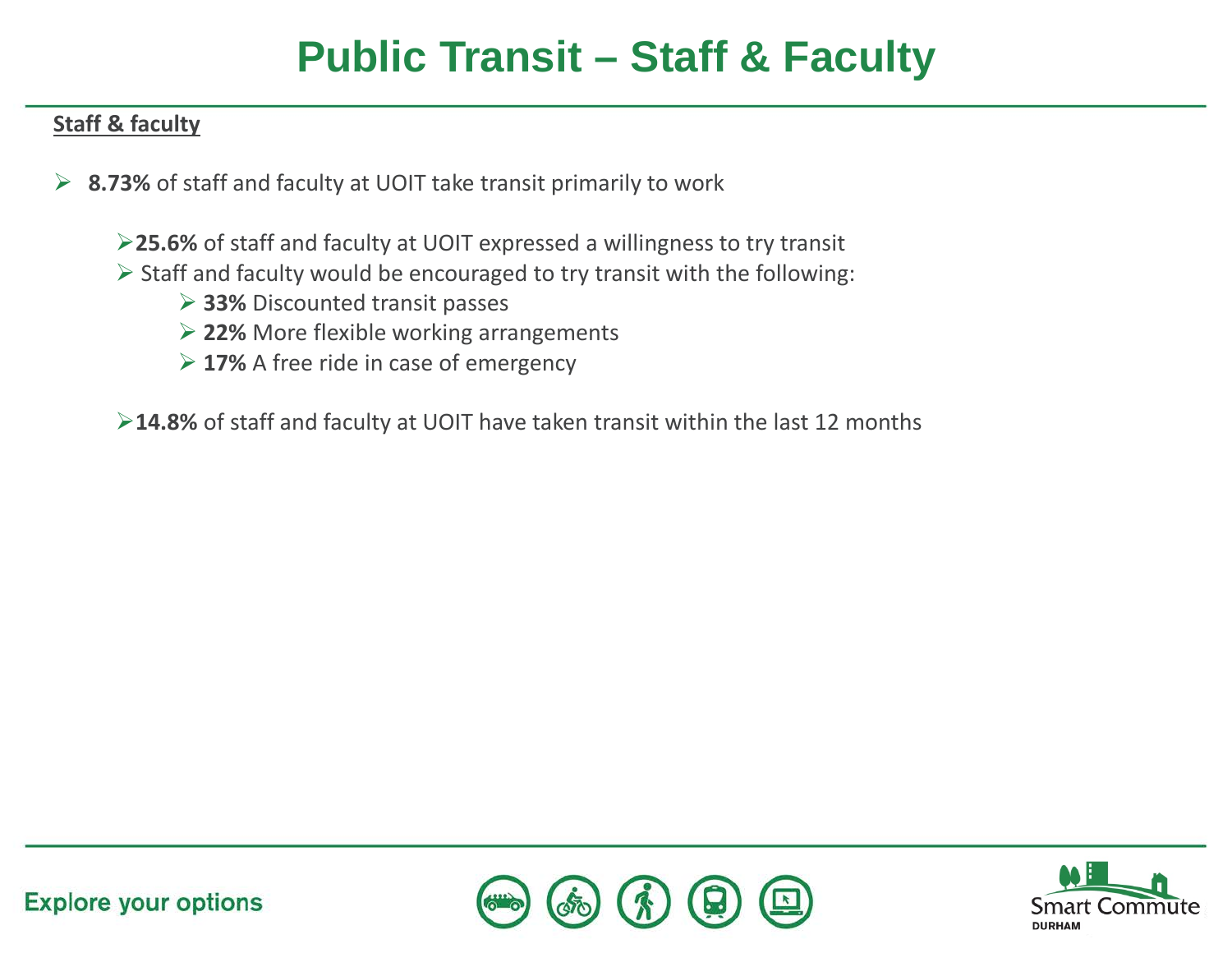## **Public Transit – Students**

#### **Staff & faculty**

- **48.2%** of students at UOIT take transit primarily to work
	- $\triangleright$  First and Last Mile Results:
		- **Drive Alone**: 6%
		- **Carpool/Vanpool/Dropped Off:** 11%
		- **Cycle:** 0%
		- **Walk:** 76%
	- **24%** of students at UOIT expressed a willingness to try transit
	- $\triangleright$  Students would be encouraged to try transit with the following:
		- **38%** Discounted transit passes
		- **27%** Trip planning app or website
		- **15%** A free ride in case of emergency
	- **65%** of students at UOIT have taken transit within the last 12 months

#### **Public Transit Service Feedback:**

| <b>Transit Service</b> | <b>Satisfied</b> | <b>Dissatisfied</b> |
|------------------------|------------------|---------------------|
| Availability           | 41%              | 39%                 |
| <b>Schedule</b>        | 35%              | 47%                 |
| Routes                 | 57%              | 24%                 |
| <b>Stops</b>           | 57%              | 24%                 |
| <b>Stop Amenities</b>  | 34%              | 37%                 |



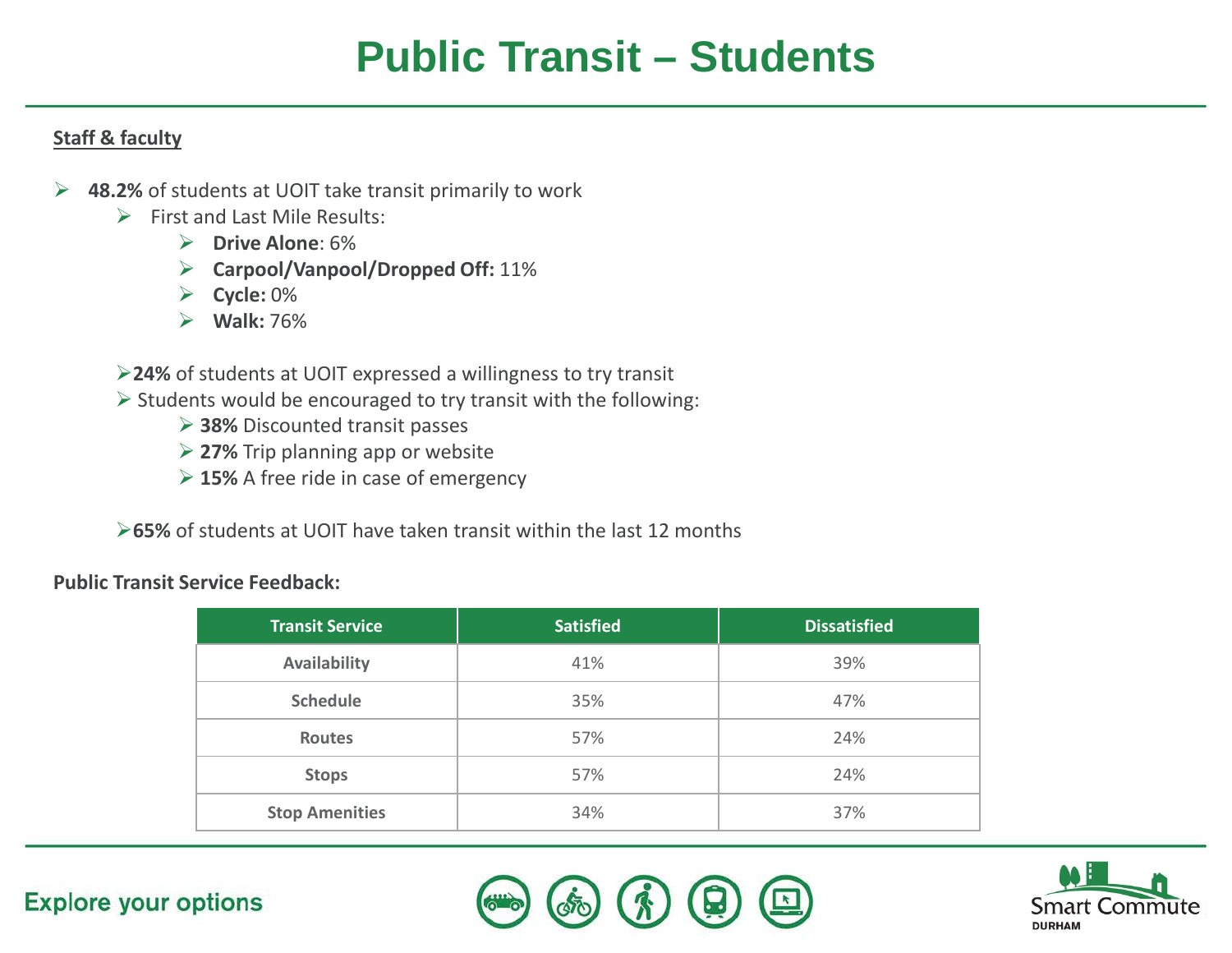## **Willingness to Try Transit**



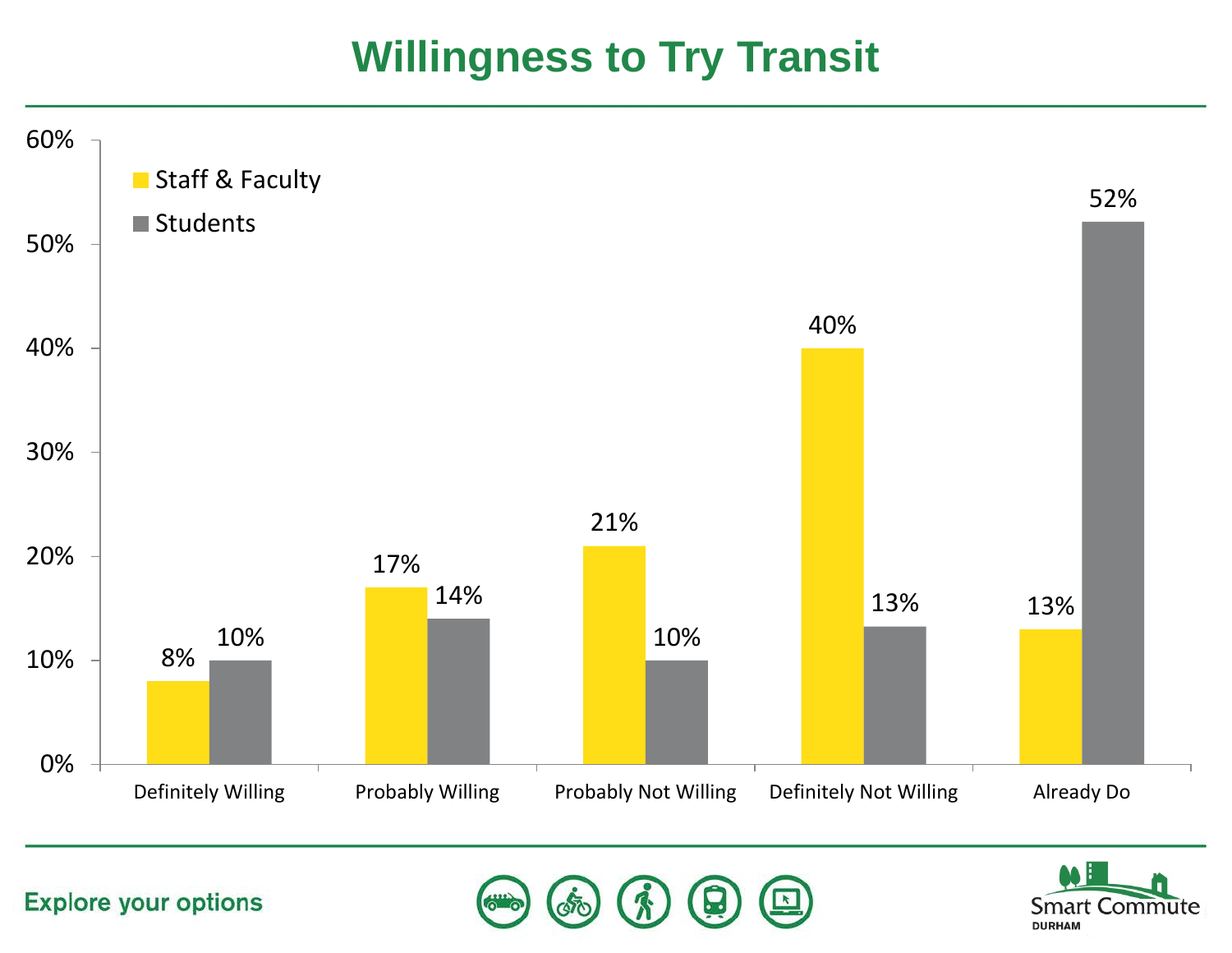### **What would encourage you to try transit?**





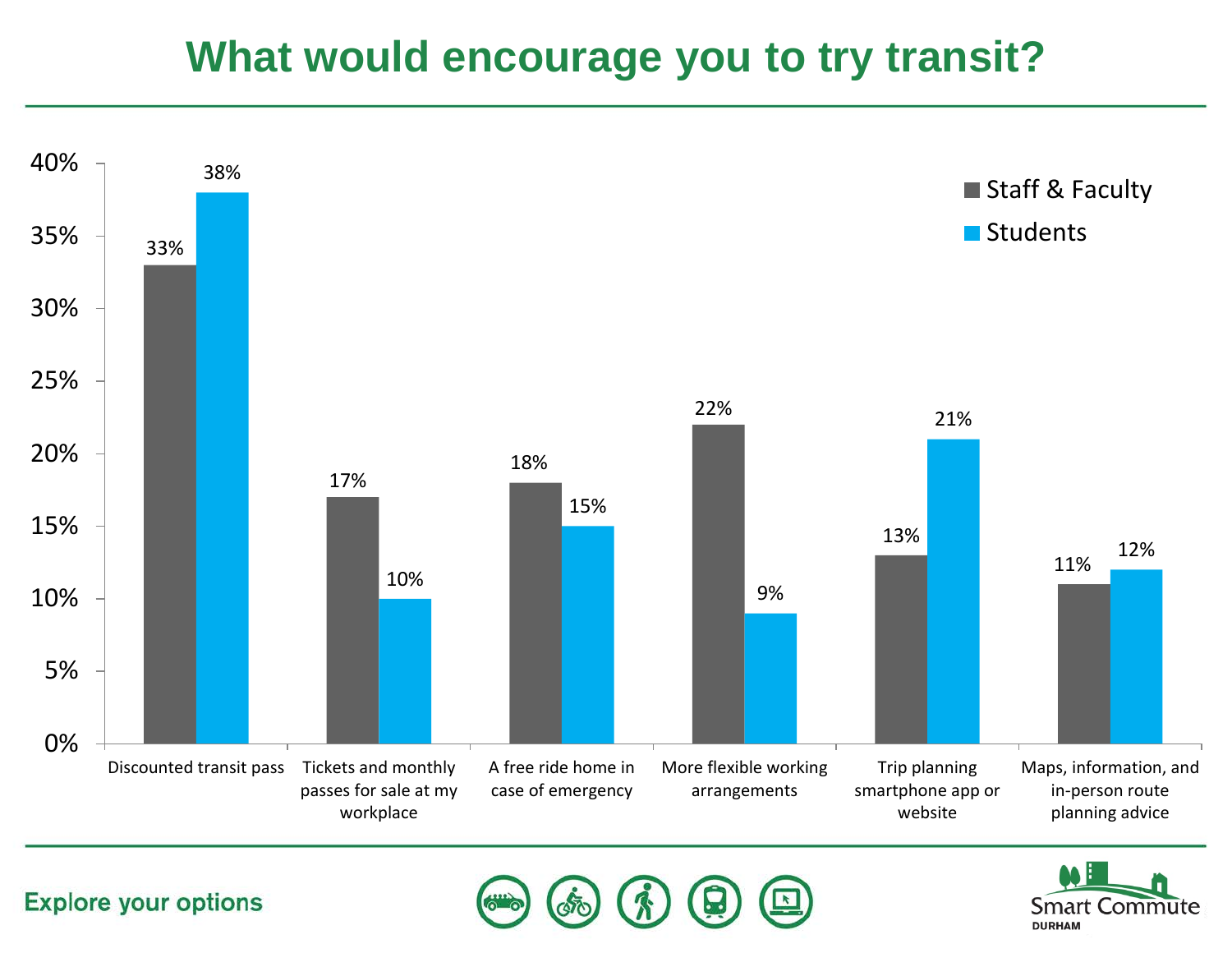# **Carpooling**

#### **Staff & faculty**

**7.4%** of staff and faculty at UOIT primarily carpool

**50%** of staff and faculty at UOIT expressed a willingness to try carpooling

- $\triangleright$  Staff and faculty would be encouraged to try carpooling with the following:
	- **51%** Help in finding suitable people to share the ride
	- **20%** Reserved parking for carpoolers close to the entrance
	- **18%** A free ride in case of emergency

**19%** of staff and faculty at UOIT have carpooled within the last 12 months

#### **Students**

**8%** of students at UOIT primarily carpool

**61%** of students at UOIT expressed a willingness to try carpooling

- $\triangleright$  Students would be encouraged to try carpooling with the following:
	- **69%** Help in finding suitable people to share the ride
	- **32%** Reserved parking for carpoolers close to the entrance
	- **18%** A free ride in case of emergency

**12%** of students at UOIT have carpooled within the last 12 months



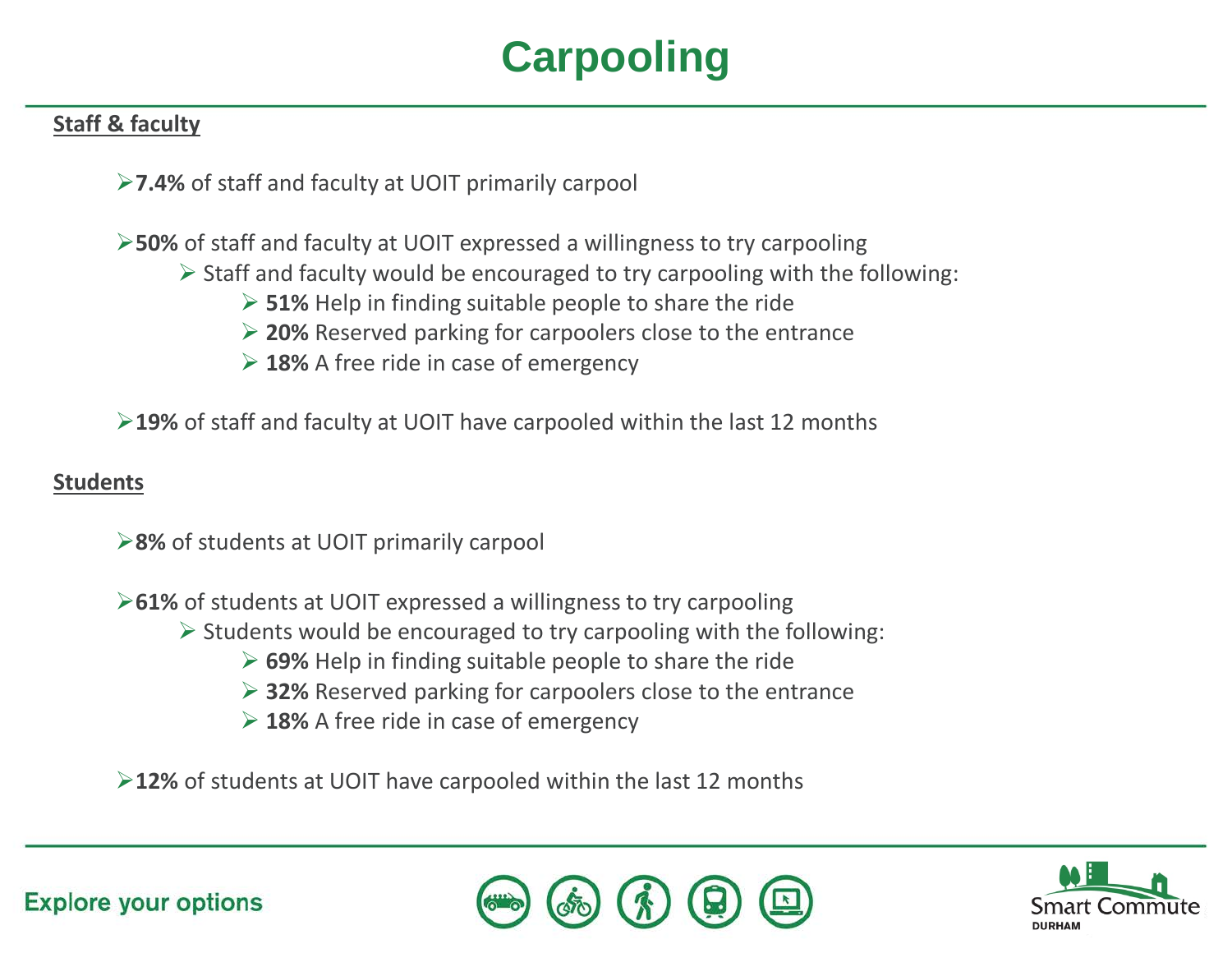# **Willingness to Try Carpooling**



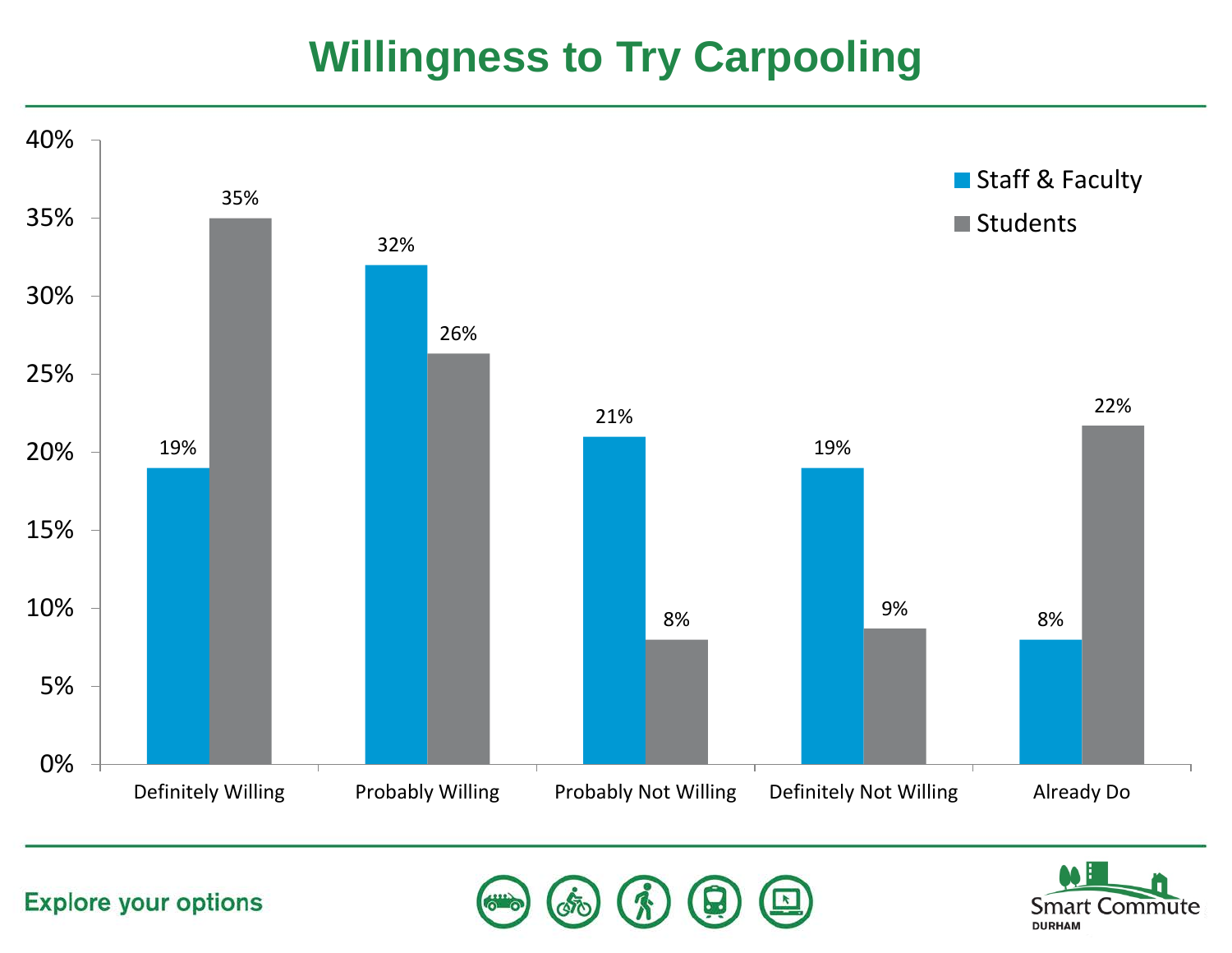# **What would encourage you to try carpooling?**



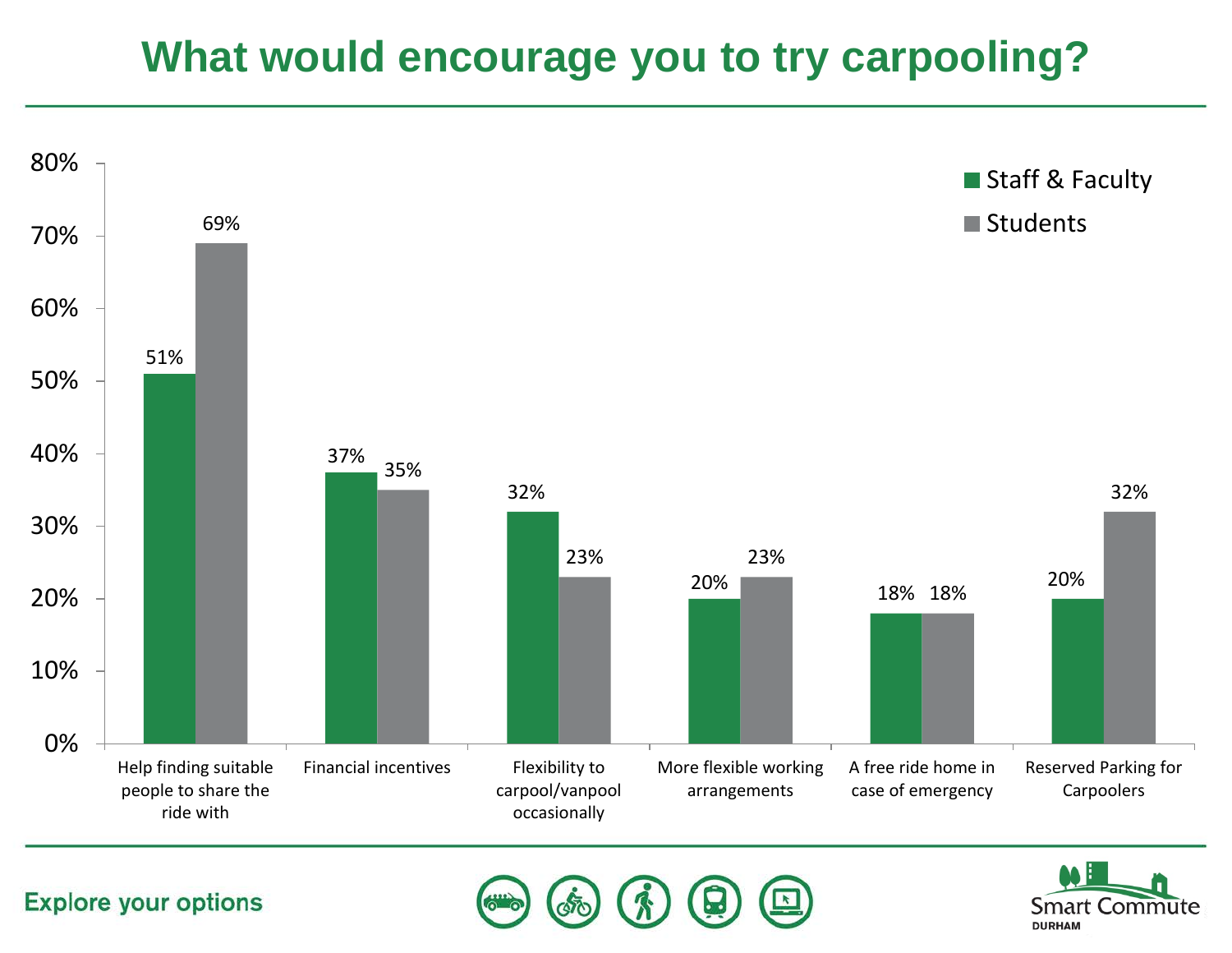## **Active Modes**

#### **Staff & Faculty**

4.8% and 1% of UOIT staff and faculty currently walk and cycle.

UOIT staff and faculty expressed an interest in **cycling and walking** to work.

- **17%** of staff and faculty at **UOIT** expressed an interest in cycling
- **7%** of staff and faculty at **UOIT** expressed an interest in walking
- **UOIT** staff and faculty indicated they would be encouraged to use active modes of transportation with the following:
	- **21%** Shower and locker facilities at work
	- **32%** Cycling lanes and pedestrian paths
	- **21%** Secure or sheltered bike parking at work
	- **17%** Financial Incentives
	- **15%** A free ride in case of emergency

#### **Students**

 $\geq$  10.7% and .45% of UOIT staff and faculty currently walk and cycle.

UOIT staff and faculty expressed an interest in **cycling and walking** to work.

- **22%** of students at **UOIT** expressed an interest in cycling
- **8%** of students at **UOIT** expressed an interest in walking
- **UOIT** students indicated they would be encouraged to use active modes of transportation with the following:
	- **12%** Shower and locker facilities at work
	- **30%** Cycling lanes and pedestrian paths
	- **22%** Secure or sheltered bike parking at work
	- **20%** Financial Incentives
	- **15%** A free ride in case of emergency





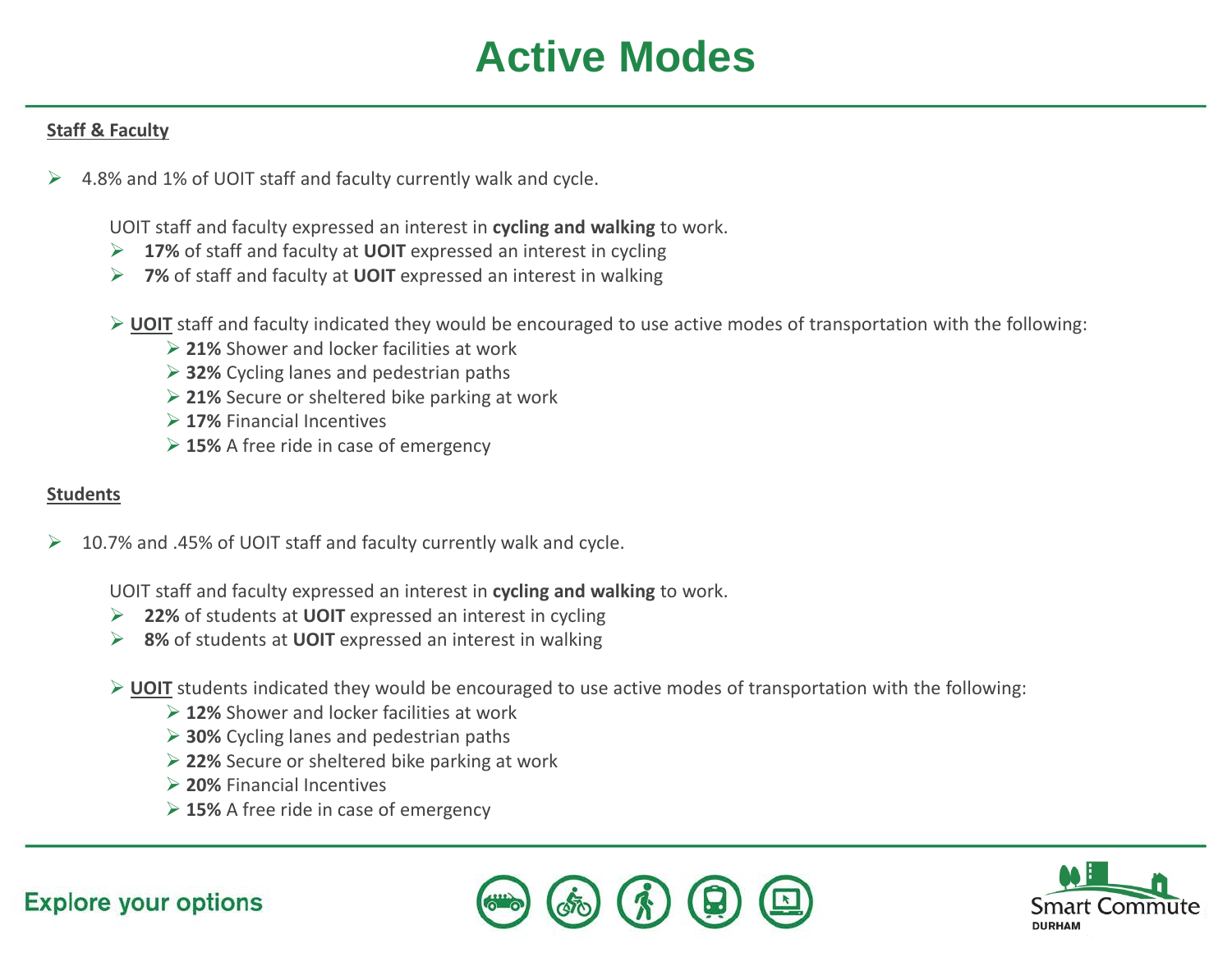### **Willingness to Cycle to Work**

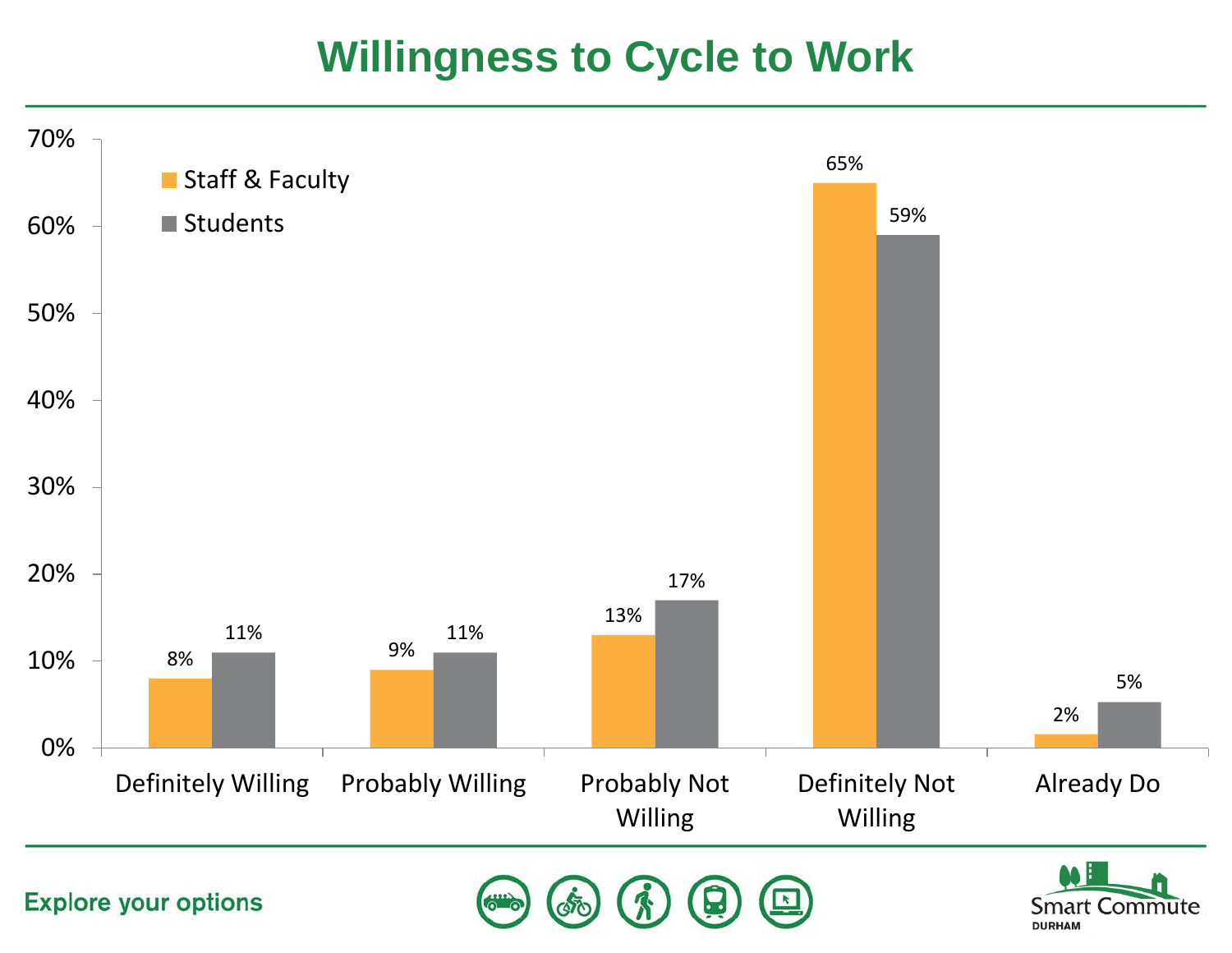## **Willingness to Walk to Work**

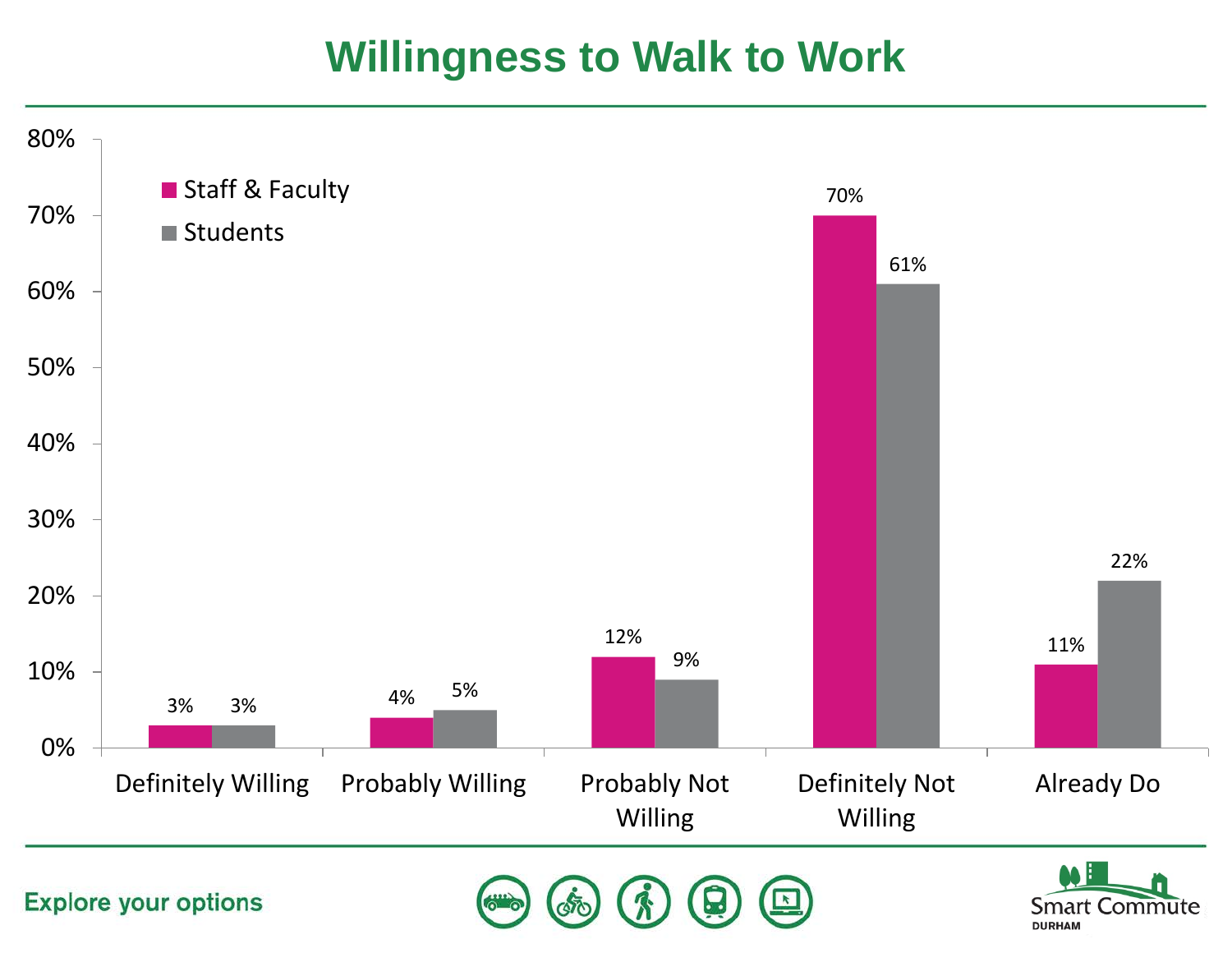## **What would encourage you to walk or cycle to work?**





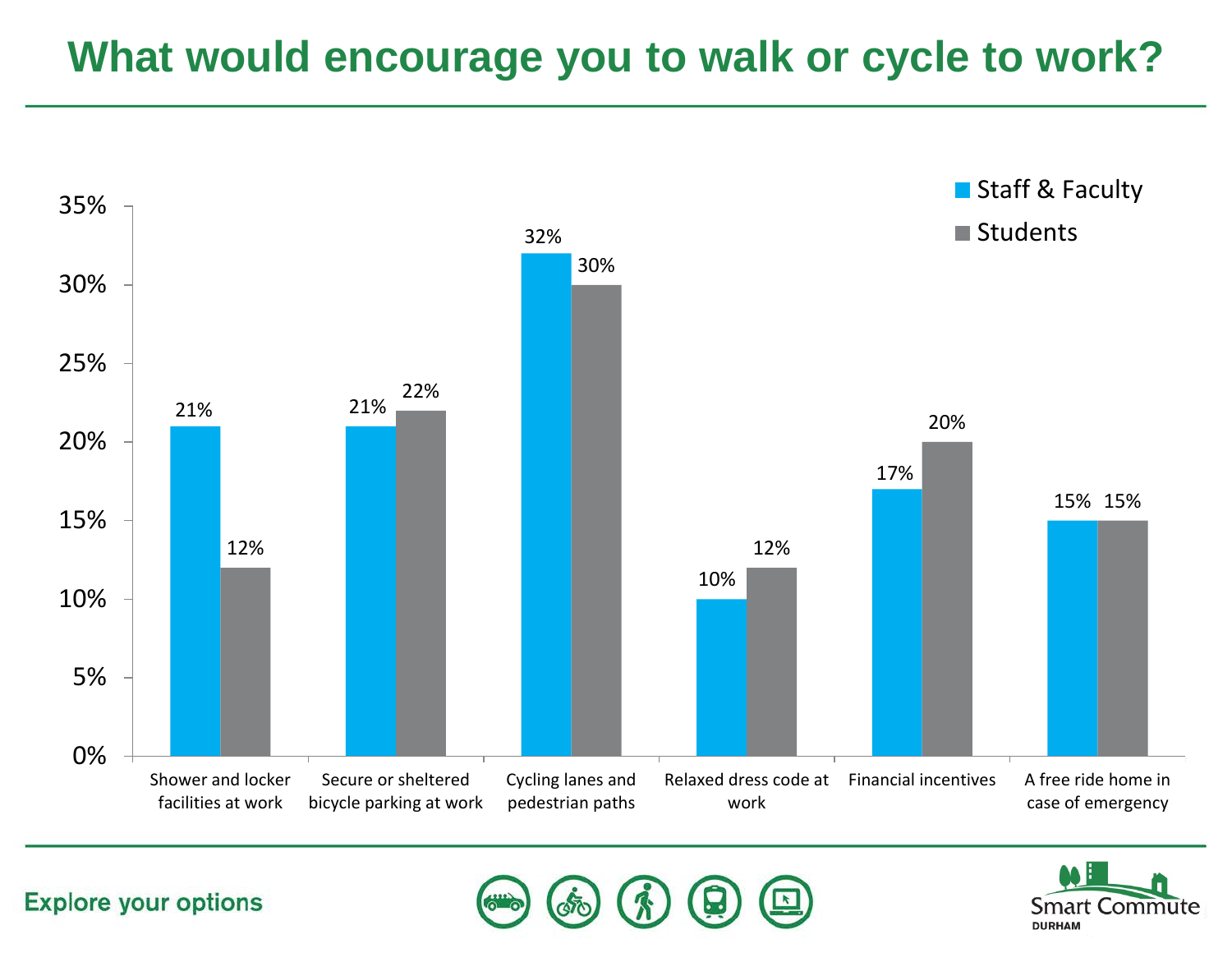# **Telework**

#### **Staff & Faculty**

- $\geq$  6.5% of UOIT staff and faculty reported that they have teleworked within the last year.
	- ▶ 66% of UOIT staff and faculty expressed an interest in teleworking.
	- **UOIT** staff and faculty indicated they would be encouraged to use active modes of transportation with the following:
		- **69%** Flexibility to work from home occasionally
		- **57%** A corporate policy supporting telework
		- **26%** Connection to the office network from home
		- **17%** Office space or equipment at home



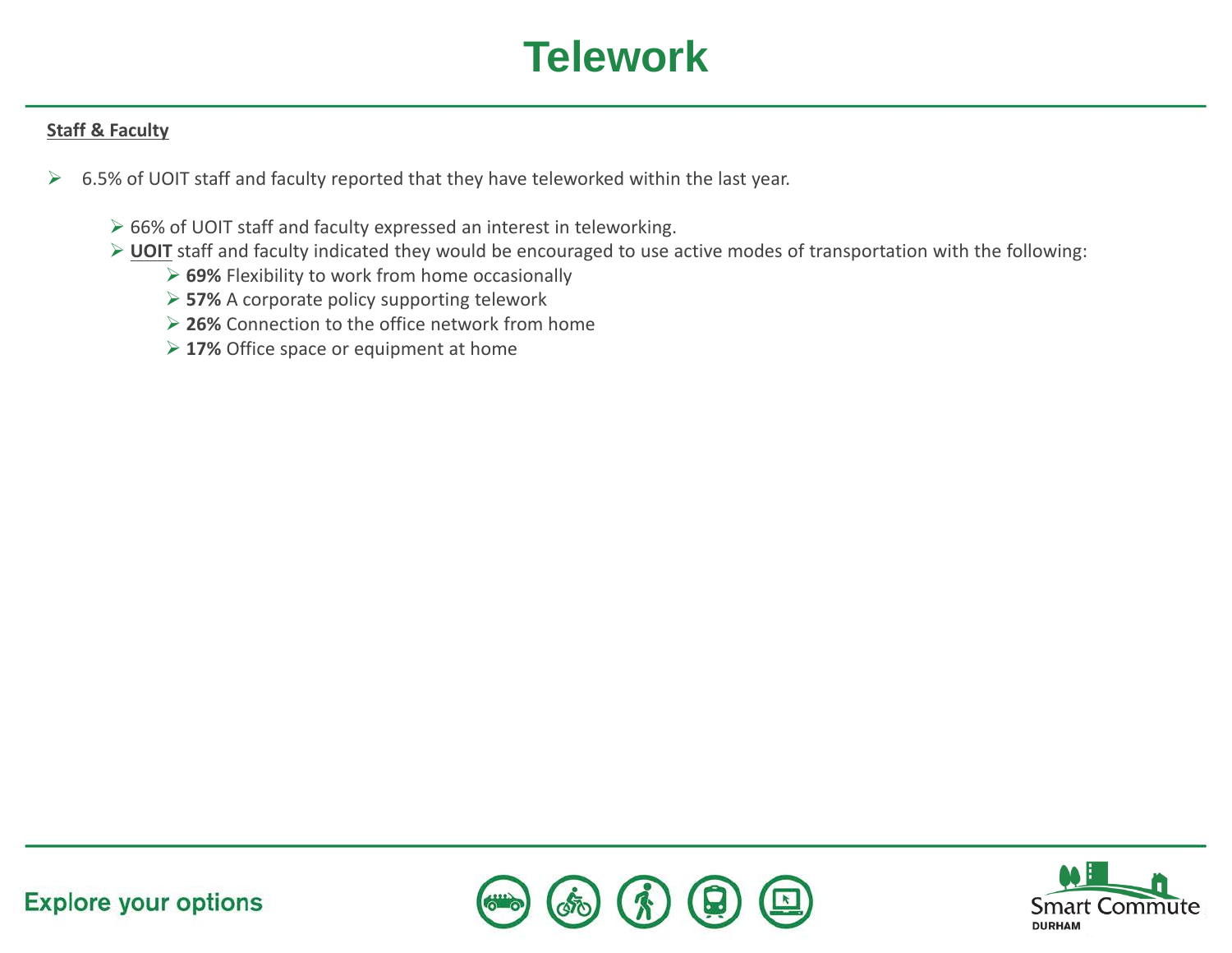### **Staff & Faculty Willingness to Telework**



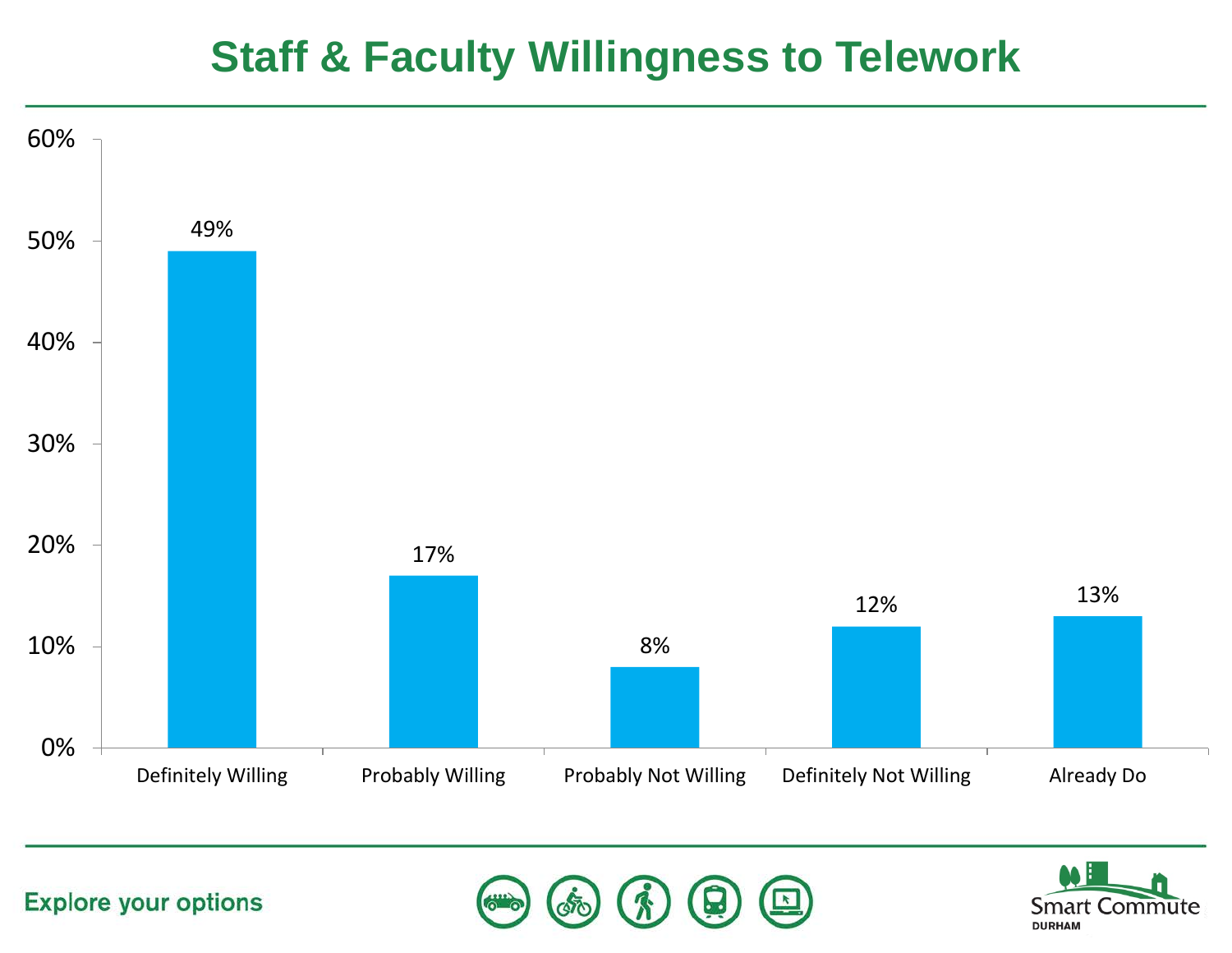### **What would encourage you to telework?**